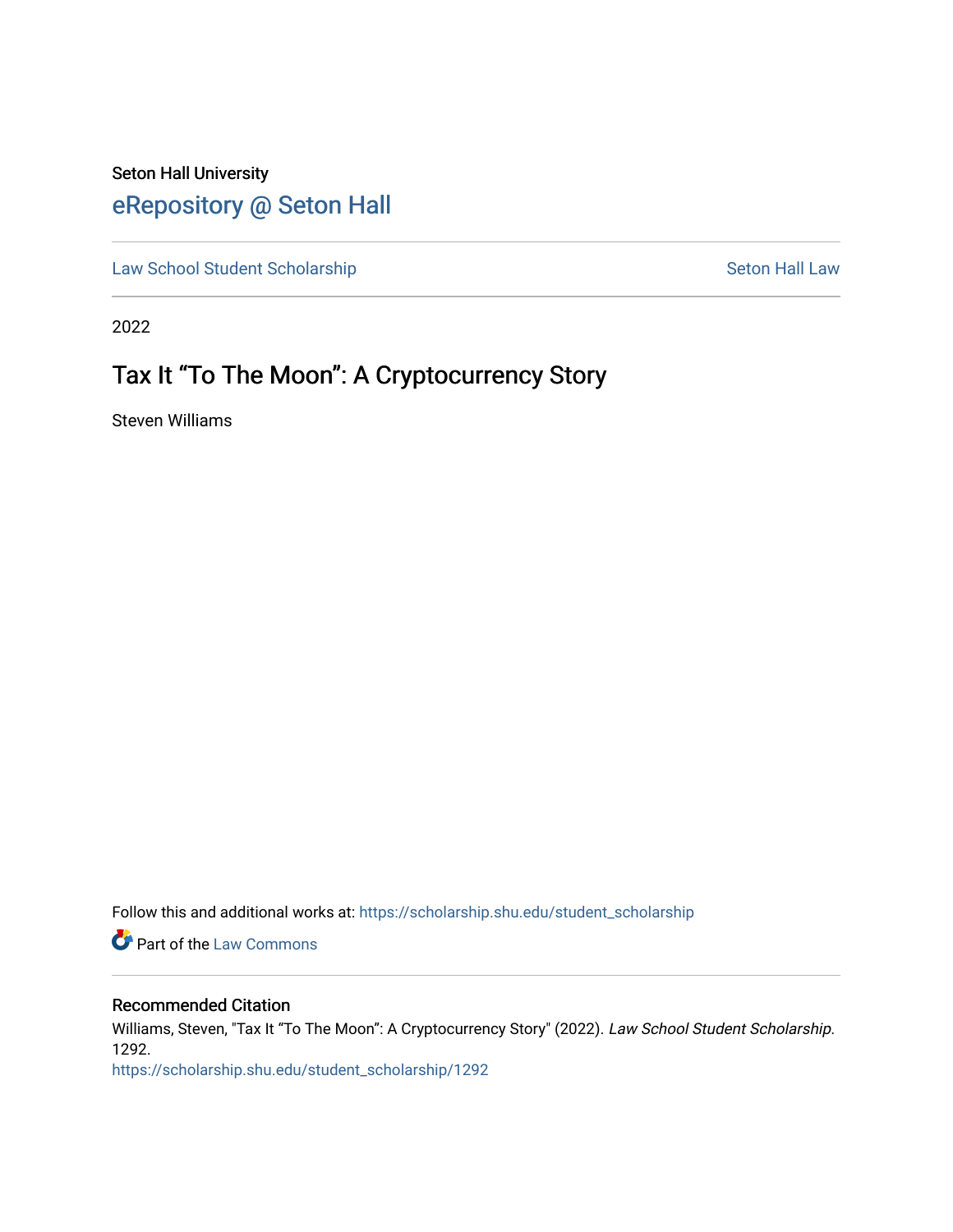## **Tax It "To The Moon"<sup>1</sup> : A Cryptocurrency Story**

Steven Williams<sup>2</sup>

#### I. Introduction

The rise of cryptocurrency<sup>3</sup> usage over the last decade has led to a rush of government agencies playing catch-up. Despite cryptocurrency's decade-plus of existence, there has been surprisingly little formal regulation in the United States regarding the use and taxation of cryptocurrency. That is poised to change with the passage of H.R. 3684, the Infrastructure Investment and Jobs Act, which was signed into law on November 15, 2021.

H.R. 3684 represents the first attempt from the U.S. legislature to formalize reporting requirements for the acquisition and exchange of digital assets, including cryptocurrency. It will not be the last. The Act extends traditional cash reporting requirements to cryptocurrency and other digital assets. These requirements extend to individual investors and businesses who accept cryptocurrencies in exchange for goods or services.

However, the new requirements raise as many questions as they provide answers. The new reporting requirements place the onus on both individuals and third parties, such as e-wallet providers and decentralized financial service providers, to collect the required information from

<sup>&</sup>lt;sup>1</sup> "To the moon" is a common phrase found on crypto-themed message boards and subreddits which refers to a strong belief that a cryptocurrency will rise significantly in price. *See* Glossary, *Moon*, BINANCE ACADEMY, https://academy.binance.com/en/glossary/moon (last visited February 13, 2022).

<sup>2</sup> J.D. Candidate, 2022, Seton Hall University School of Law; M.B.A., 2019, Western Governors University; B.A., 2008, University of Montana. Owner of 0.0125 BTC. Thank you to Professor Richard Winchester for his guidance. <sup>3</sup> The last decade has seen several types of digital assets created that rely on blockchain technology for implementation. Cryptocurrencies represent most these assets, but they also include digital art (known as nonfungible tokens) among other assets. Dozens of different coins have been produced as well. For the purposes of this paper, the broad focus will be on cryptocurrency as opposed to other digital assets. Many specific examples will reference Bitcoin, perhaps the best-known cryptocurrency.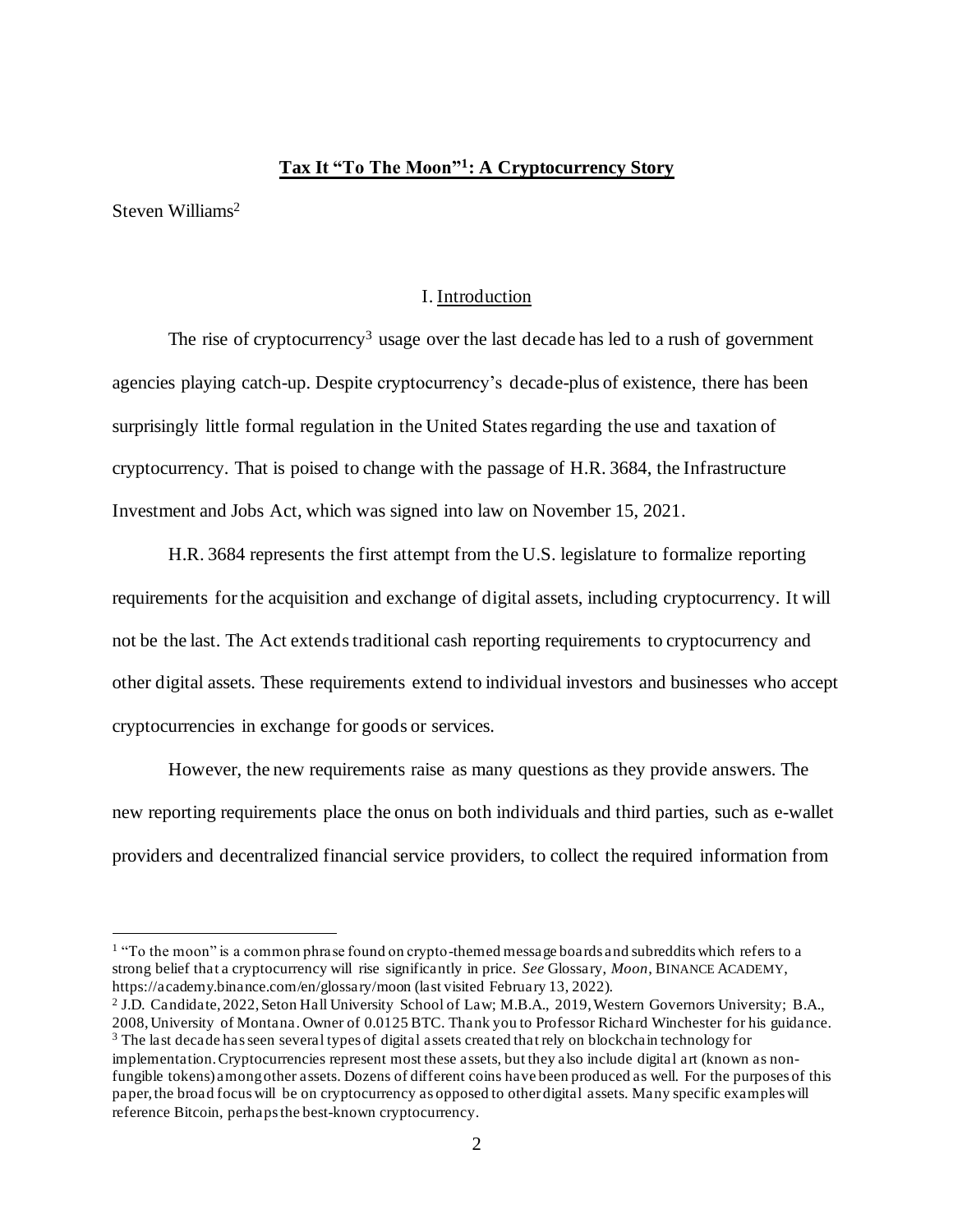the parties engaging in the transaction. These requirements raise numerous compliance issues that will require additional guidance from rule-making entities. Individuals may have to report where they received cryptocurrency from mining operations. This information could be difficult to provide if they participate in a mining pool or other shared-computing arrangement. E-wallets and cryptocurrency exchanges will have to implement procedures to collect the necessary information from customers, which could potentially raise transaction costs. These changes could push transactions away from third party intermediaries and back into the "wild west" of unregulated peer-to-peer exchanges. Such a shift would undermine the proposed goals of the legislation.

This paper will examine the problems and concerns that still exist in the wake of the passage of H.R. 3684. Part II of this paper considers the background and growth of cryptocurrency. Part III addresses the current state of cryptocurrency transactions. Part IV reviews previous IRS rulemaking efforts and Congress's attemptsto address the taxation of cryptocurrency transactions. Part V analyzes the proposed law changes and discusses the difficulties of enforcing compliance on this emerging portfolio of digital assets.

## II. A Brief History of Cryptocurrency

The notion of cryptocurrency can be traced to the late  $20<sup>th</sup>$  century when libertarianminded individuals, intrigued by the power of personal computers and the Internet, began to consider ways in which to leverage these new technologies to create systems that were outside the scope of modern governments. American cryptographer David Chaum created the first

3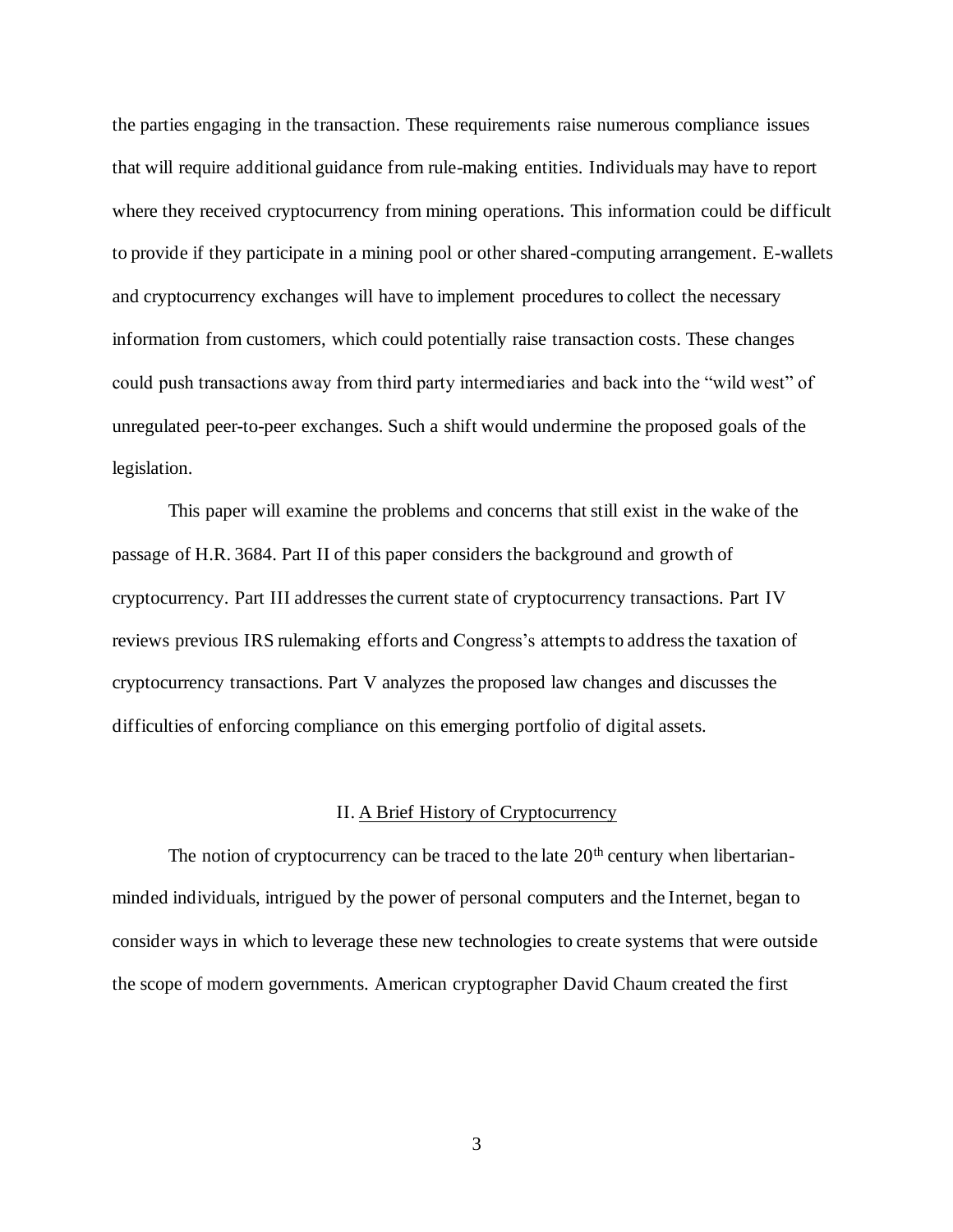building block in this foundation in the 1980s, who invented a "blinding" algorithm that allowed for secure, unalterable information exchanges between parties.<sup>4</sup>

This innovation was followed by unsuccessful attempts to create a truly digital currency. In the late 1990s, a computer science student at the University of Washington, Wei Dai, created an electronic currency, b-money. This currency relied on distributed ledgers that prevented any single entity from blocking transactions while offering a degree of anonymity to the transaction.<sup>5</sup> B-money was never deployed for use, perhaps because at the time Dai believed such a payment system would never catch on. The feasibility and acceptance of web-based payments soon changed with the rise of Internet payment processors such as PayPal.<sup>6</sup>

In 2008, an individual named Satoshi Nakamoto<sup>7</sup> wrote a white paper setting the stage for

the development of what would become the most well-known of the cryptocurrencies, Bitcoin.<sup>8</sup>

The original idea, similar to Wei Dai's, was to create a peer-to-peer payment system<sup>9</sup> based on

<sup>4</sup> Brian Martucci, *What Is Cryptocurrency – How It Works, History & Bitcoin Alternatives,* MONEY CRASHERS (Oct. 29, 2021), https://www.moneycrashers.com/cryptocurrency-history-bitcoin-alternatives/.

<sup>5</sup> Wei Dai gave some insight to his motivations, stating his "motivation for b-money was to enable online economies that are purely voluntary…ones that couldn't be taxed or regulated through the threat of force." *See* Aaron Van Wirdum, *The Genesis Files: If Bitcoin Had a First Draft, Wei Dai's B-Money Was It*, BITCOIN MAGAZINE (Jun. 14, 2018), https://bitcoinmagazine.com/technical/genesis-files-if-bitcoin-had-first-draft-wei-dais-b-money-was-it.  $6$  Elon Musk's role in the foundation of PayPal and subsequent Bitcoin evangelism led to unfounded theories asserting that Musk was the mysterious creator of the digital currency. *See* Arjun Kharpal, *Elon Musk Denies He Is Bitcoin Creator Satoshi Nakamoto*, CNBC (Nov. 28, 2017, 7:06 PM), https://www.cnbc.com/2017/11/28/elonmusk-denies-he-is-bitcoin-creator-satoshi-nakamoto.html.

<sup>7</sup> Widely believed to be a pseudonym, Satoshi Nakamoto signed off from the Bitcoin project in late 2010, handing the copyright, source code, and domains to the Bitcoin community. The pseudonymous creator effectively disappeared, never posting publicly again. Nakamoto left an e-wallet containing 1.1 million Bitcoin (currently valued at approximately \$55 billion) untouched. Control of this e-wallet is at the center of *Kleiman v. Wright*, currently pending appeals following a jury trial in the U.S. District Court for the Southern District of Florida. *See* Chris Morris, *\$69 Billion in Bitcoin Is at The Center of Miami Crypto Court Fight*, FORTUNE (Nov. 2, 2021, 10:57 AM), https://fortune.com/2021/11/02/bitcoin-trial-satoshi-nakamoto-craig-wright-david-kleiman-wallet. <sup>8</sup> *See* Satoshi Nakamoto, *Bitcoin: A Peer-to-Peer Electronic Cash System*, BITCOIN, https://bitcoin.org/bitcoin.pdf (last visited February 13, 2022).

<sup>9</sup> Cryptocurrencies, such as Bitcoin, are a payment system and (more importantly for purposes of this paper) used as a speculative vehicle. Some argue that cryptocurrencies are money, but the volatility of cryptocurrency's value would seem to cut against it when analyzing cryptocurrency against the three functions of money: medium of exchange, store of value, and unit of account. *See* Scott A. Wolla, *Bitcoin: Money or Financial Investment?*, FED. RES.BANK OF ST. LOUIS: PAGE ONE ECONOMICS (Mar. 2018), https://research.stlouisfed.org/publications/page1 econ/2018/03/01/bitcoin-money-or-financial-investment.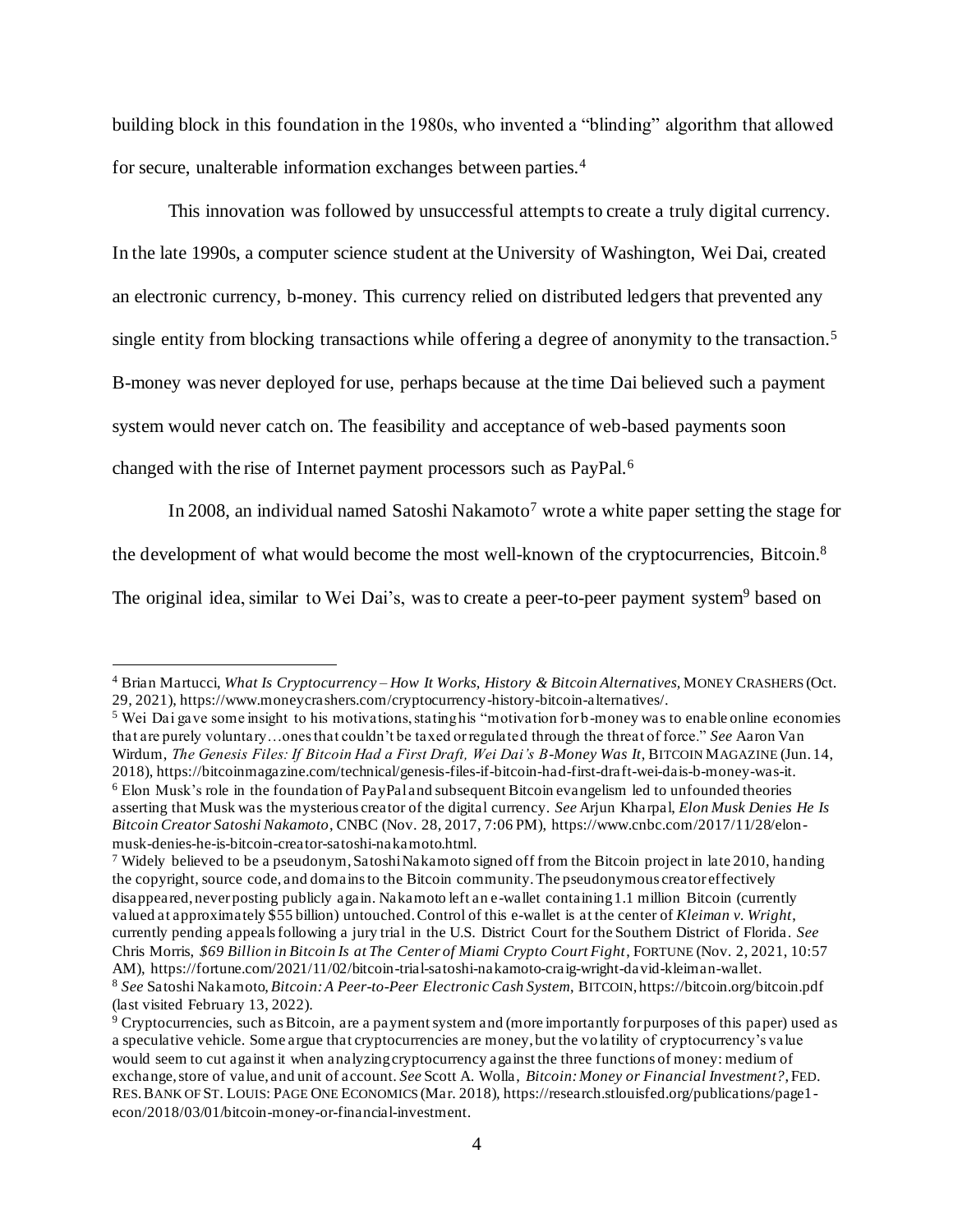requiring cryptographic proof instead of trust between parties.<sup>10</sup> This required cobbling together several disparate technologies which had existed for decades, including cryptographic time stamps, cryptographic signatures, peer-to-peer networks, and public keys.<sup>11</sup> The resulting product could best be described as "not elegant."<sup>12</sup> However, the combination of these technologies allowed parties to structure transactions anonymously without relying on existing payment processors. Emblematic of the programmer culture that spawned cryptocurrency, the first official recorded transaction was for a pizza delivery.<sup>13</sup>

Bitcoin slowly gained acceptance as a form of payment over the following years. Some online-based vendors, such as Overstock.com, started to accept Bitcoin for some transactions.<sup>14</sup> However, wide acceptance was limited due to Bitcoin's frequent and volatile price movements.<sup>15</sup> In 2013, Eric Posner predicted there would be an imminent collapse of the currency, stating "it resembles a Ponzi scheme."<sup>16</sup>

Despite the volatility of Bitcoin and well-meaning concern of some scholars and financiers, Bitcoin continued to grow in popularity. Today, there are multiple publicly-traded

companies that specialize in cryptocurrency transactions and traditional payment processors such

<sup>12</sup> *Id*.

<sup>10</sup> *See* Nakamoto,*supra*, note 8.

<sup>11</sup> Gwern Branwen, *Bitcoin Is Worse Is Better*, GWERN (Nov. 21, 2018), https://www.gwern.net/Bitcoin-is-Worse-is-Better

<sup>13</sup> On May 22, 2010, a Florida programmer, Laszlo Hanyecz, transferred 10,000 BTC (present value: \$500 million) to a volunteer in England who called in a credit card order to a local Papa Johns for two large pizzas (present value: \$32). *See* Benjamin Wallace, *The Rise and Fall of Bitcoin*, WIRED (Nov. 23, 2011, 2:52 PM), https://www.wired.com/2011/11/mf-bitcoin.

<sup>14</sup> *See* Saumya Vaishampayan, *Bitcoin Now Accepted On Overstock.com*, MARKETWATCH: THE TELL (Jan. 9, 2014, 3:23 PM), https://web.archive.org/web/20160322120750/http://blogs.marketwatch.com/thetell/2014/01/09/bitcoin now-accepted-on-overstock-com-through-vc-backed-coinbase.

<sup>15</sup> John Edwards, *Bitcoin's Price History*, INVESTOPEDIA,

https://www.investopedia.com/articles/forex/121815/bitcoins-price-history.asp (last visited Feb. 13, 2022). <sup>16</sup> While Prof. Posner may still be proven correct, an investment made the day of his prediction of Bitcoin's collapse would have increased nearly 40,000% to date. Eric Posner, *Fool's Gold*, SLATE (Apr. 11, 2013, 11:11 AM), https://slate.com/news-and-politics/2013/04/bitcoin-is-a-ponzi-scheme-the-internet-currency-will-collapse.html.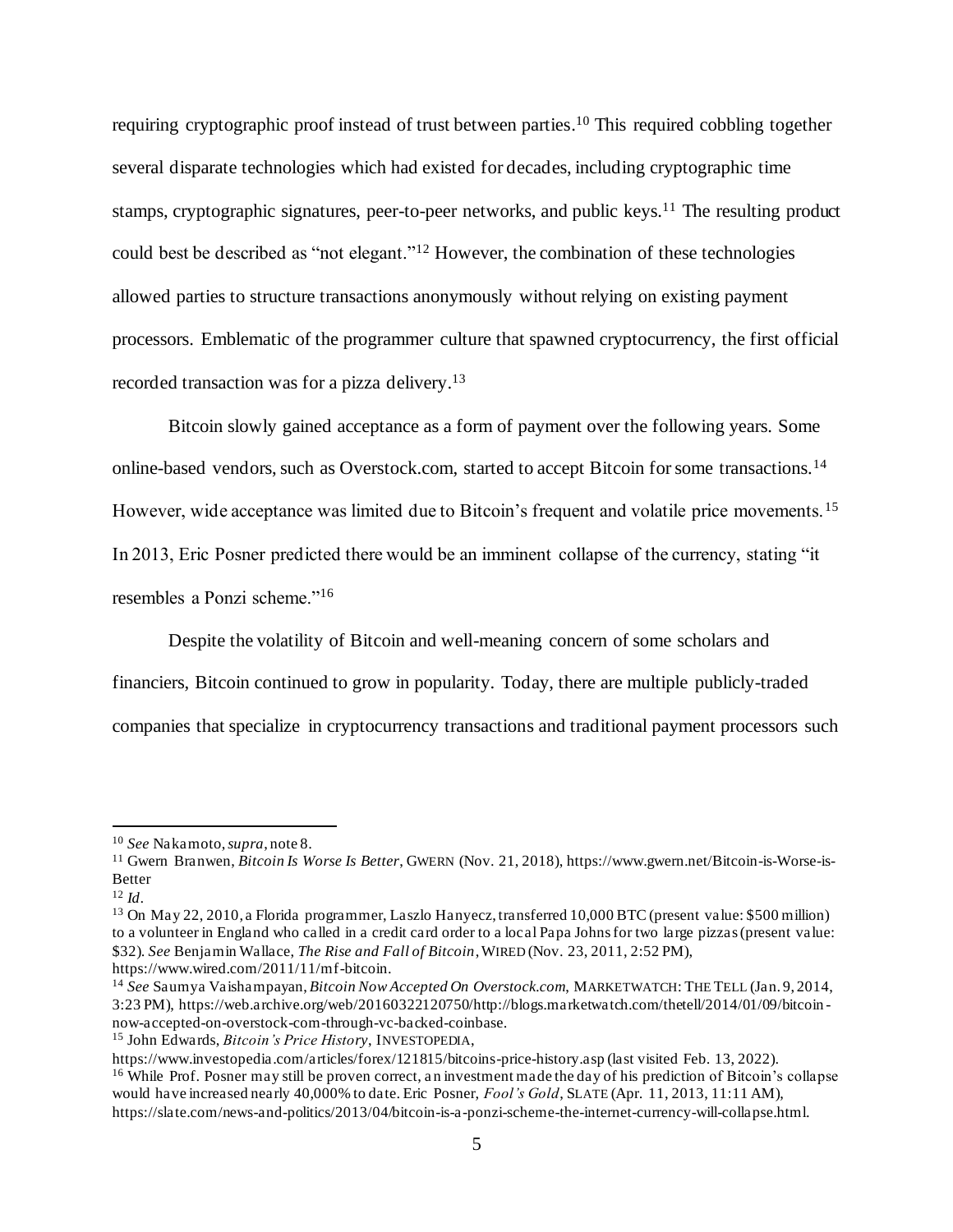as Mastercard are dipping their toes into the cryptocurrency waters.<sup>17</sup> Other corporations have considered getting into the cryptocurrency business, including Facebook and the issuance of a *Libra* coin.<sup>18</sup> Major financial institutions have released speculative products, such as exchange traded notes, and other derivatives to allow investors to speculate on cryptocurrencies on the legitimate markets.<sup>19</sup> In the middle of 2021, El Salvador announced that they would accept Bitcoin as legal tender.<sup>20</sup> Even if the speculative "Bitcoin bubble" alluded to by Eric Posner does eventually pop, cryptocurrency technologies developed in the last decade could provide alternatives for "underbanked" people as well as countries that previously pegged their currencies to other fiat moneys.

#### III. Cryptocurrency Overview

#### a. *The Technical Aspects*

One of the technologies that makes Bitcoin and other similar cryptocurrencies so appealing is the reliance on the blockchain. A blockchain is a distributed database that is shared among "nodes" on a computer network.<sup>21</sup> The blockchain is used to allow digital information to be recorded and distributed, but not edited.<sup>22</sup> While this causes redundancy since the data is held in several different locations, it also protects the fidelity of the data as any unauthorized

<sup>17</sup> Raj Dhamodharan, *Why Mastercard Is Bringing Crypto Onto Its Network*, MASTERCARD (Feb. 10, 2021), https://www.mastercard.com/news/perspectives/2021/why-mastercard-is-bringing-crypto-onto-our-network. <sup>18</sup> Hannah Murphy, *Facebook's Libra Currency To Launch Next Year In Limited Format*, FINANCIAL TIMES (Nov.

<sup>27, 2020),</sup> https://www.ft.com/content/cfe4ca11-139a-4d4e-8a65-b3be3a0166be.

<sup>19</sup> Alana Benson & Andy Rosen, *Bitcoin ETFs: What To Know*, NERDWALLET (Dec. 21, 2021), https://www.nerdwallet.com/article/investing/bitcoin-etfs.

<sup>20</sup> MacKenzie Sigalos, *El Salvador Looks To Become The World's First Country To Adopt Bitcoin As Legal Tender*, CNBC (Jun. 5, 2021, 4:56 PM), https://www.cnbc.com/2021/06/05/el-salvador-becomes-the-first-country-to-adoptbitcoin-as-legal-tender-.html.

<sup>21</sup> Adam Hays, *Blockchain Explained*, INVESTOPEDIA, https://www.investopedia.com/terms/b/blockchain.asp (last visited Feb. 13, 2022).

<sup>22</sup> *Id*.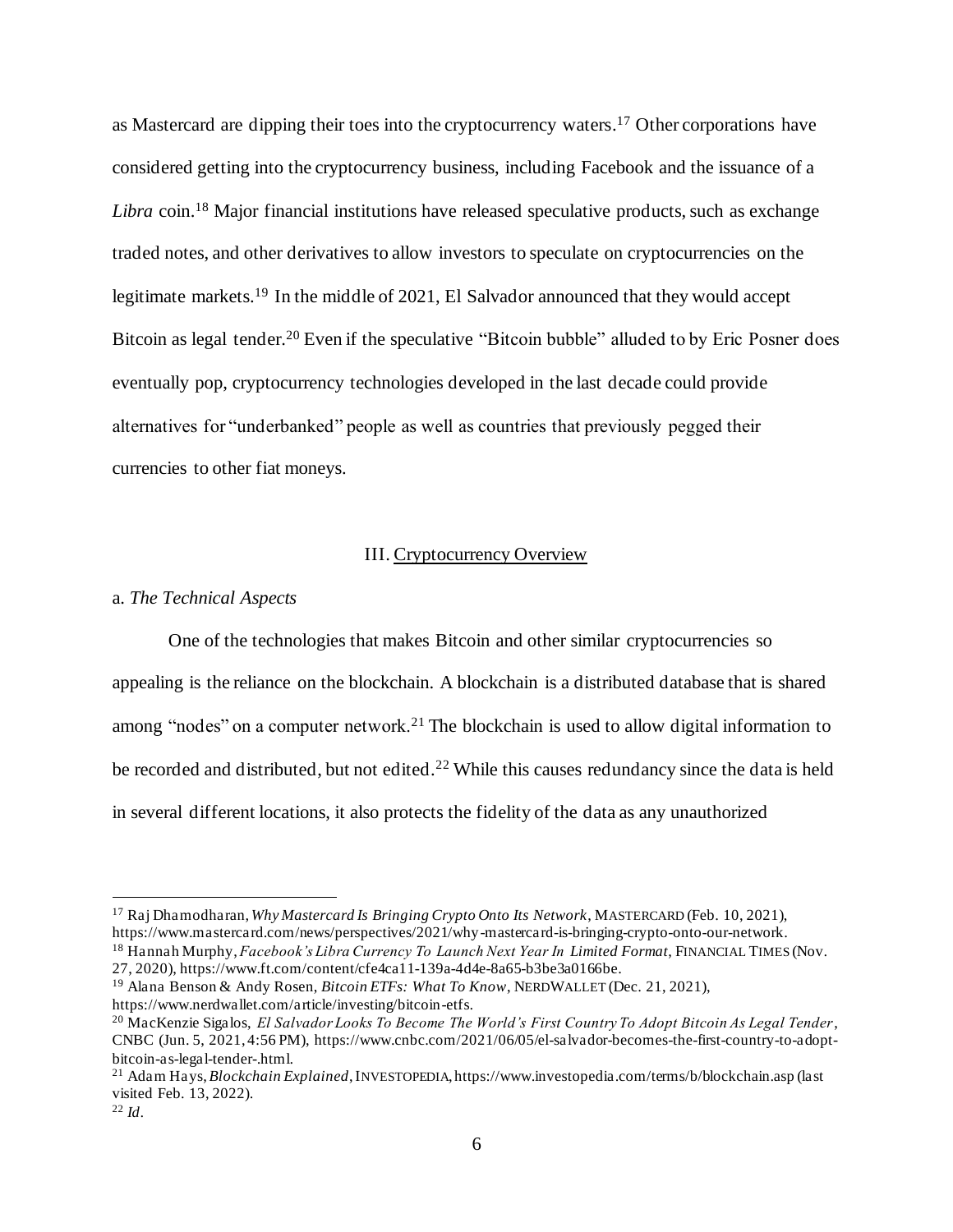alteration of a record on one node would not appear on other nodes.<sup>23</sup> The other nodes can communicate with each other to identify the bad node, either overwriting the bad data or ignoring it altogether. $24$ 

Bitcoins are created through a process called mining. Prospective miners use specialized computing equipment to solve complex mathematical problems.<sup>25</sup> The first computer in the network to solve the problem will receive a block of new Bitcoins.<sup>26</sup> As of 2021, each successful mining attempt yields  $6.25$  BTC.<sup>27</sup> This yield halves every four years and is designed to eventually stop yielding Bitcoins when a finite threshold is reached.<sup>28</sup> One drawback of the finite supply is that it encourages hoarding since the supply of newly minted Bitcoins continues to shrink even as demand and acceptance grows.<sup>29</sup> Users will treat their Bitcoin holdings as a speculative investment, rather than as a means of payment.<sup>30</sup>

As a decentralized currency, Bitcoin relies on a system of public and private keys to provide security to transactions. The public key serves the role of an e-mail address or a username, providing a public identifier for sending or receiving payments.<sup>31</sup> The detail of the transaction is available on the blockchain and is viewable by anyone.<sup>32</sup> However, as the user is only identified by their public key, some degree of anonymity is retained. The private key

<sup>25</sup> *See* Noelle Acheson et al., *How Bitcoin Mining Works*, COINDESK (Jan. 24, 2022),

<sup>32</sup> *Id*.

<sup>23</sup> *Id*.

<sup>24</sup> *Id*.

https://www.coindesk.com/learn/how-bitcoin-mining-works-2.

<sup>26</sup> *Id*.

<sup>27</sup> *Id*.

<sup>&</sup>lt;sup>28</sup> The total amount of Bitcoins set to enter circulation is capped at 21 million. Approximately 18.7 million coins are currently in circulation, with the remainder to be distributed by 2140. *Id*.

<sup>29</sup> *See* Ben Dyson, *Bitcoin's 3 Fatal Design Flaws*, POSITIVE MONEY. https://positivemoney.org/2014/04/bitcoinsfatal-design-flaws (last visited February 20, 2022). <sup>30</sup> *Id*.

<sup>31</sup> *What Is A Private Key?*, COINBASE, https://www.coinbase.com/learn/crypto-basics/what-is-a-private-key (last accessed February 13, 2022).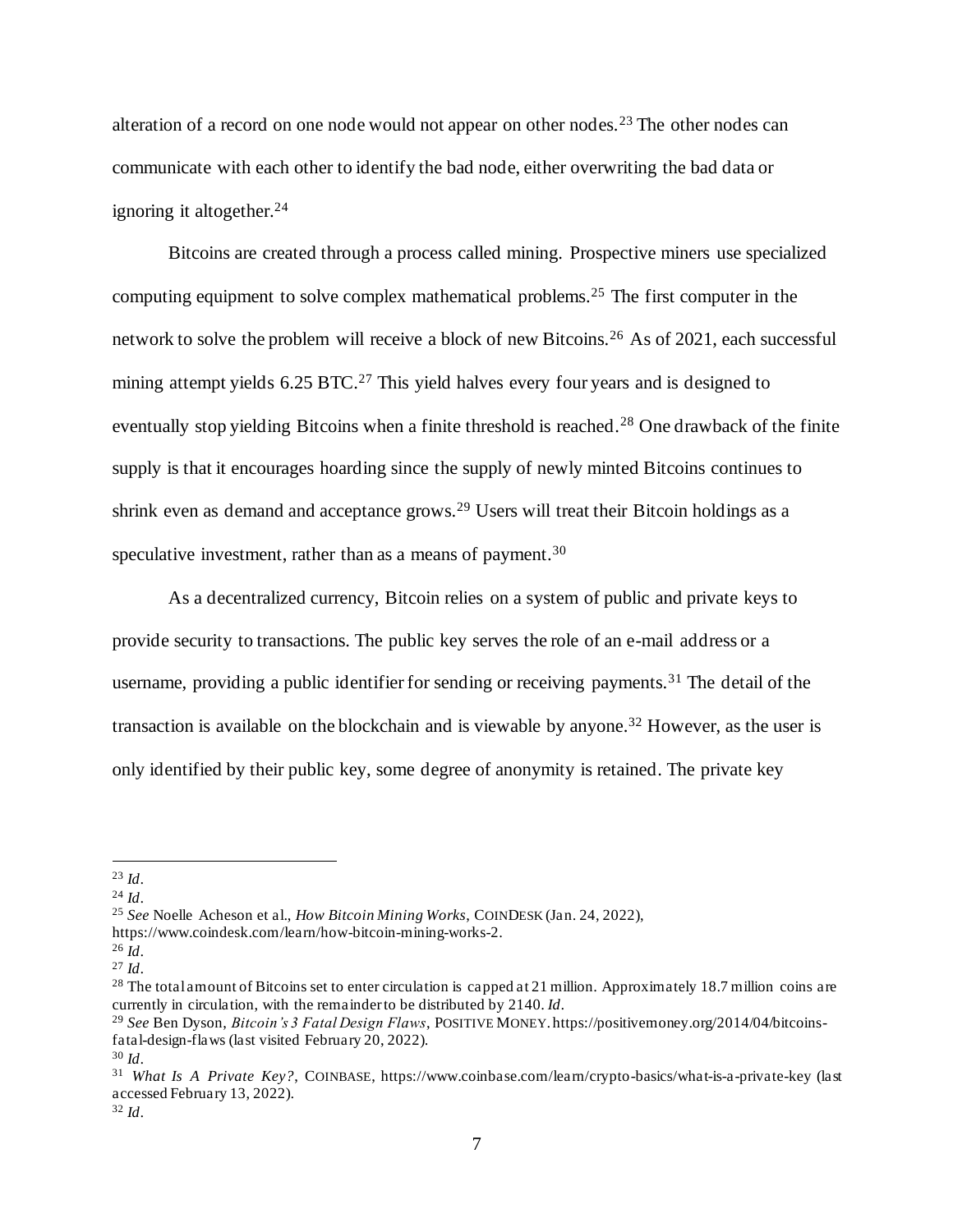functions similarly to a unique password.<sup>33</sup> The private key is linked to the public key using a complex mathematical code.<sup>34</sup> This private key is retained by the user and not published publicly. When a user completes a transaction, the private and public keys are confirmed to be a match by the other nodes on the blockchain.<sup>35</sup> Once the other nodes verify the keys match, the transaction is recorded.<sup>36</sup> This feature allows users to complete transactions without the need of a third-party intermediary, such as a bank.

#### b. *Benefits of Cryptocurrency*

Cryptocurrencies provide certain benefits due to the anonymous nature of the payments and security backed by the innovative technology of the blockchain. Some individuals may require anonymity to complete transactions. An example would be individuals who live in countries where bank accounts and financial transactions are closely scrutinized by government actors. Bitcoin transactions allow individuals to transfer money across boundaries to family and friends that otherwise may be disallowed by government policy. This access to greater financial freedom is one of the drivers behind China's continued efforts to crack down on both Bitcoin mining and transactions.<sup>37</sup>

The advantage of an anonymous currency can also have legitimate benefits in "open" countries such as the United States, particularly in situations of domestic violence. Financial abuse plays a key role in domestic violence. Ninety-four percent of domestic violence survivors

<sup>33</sup> *Id*.

<sup>34</sup> *Id*.

<sup>35</sup> *Id*.

<sup>36</sup> *Id*.

<sup>&</sup>lt;sup>37</sup> Among other concerns such as irresponsible speculation and environmental damage, Chinese regulators cited "social order" as a reason for their 2021 ban on cryptocurrency. Alun John, Samuel Shen, & Tom Wilson, *China's Top Regulators Ban Crypto Trading And Mining, Sending Bitcoin Tumbling* , REUTERS (Sep. 24, 2021, 1:49 PM), https://www.reuters.com/world/china/china -central-bank-vows-crackdown-cryptocurrency-trading-2021-09-24/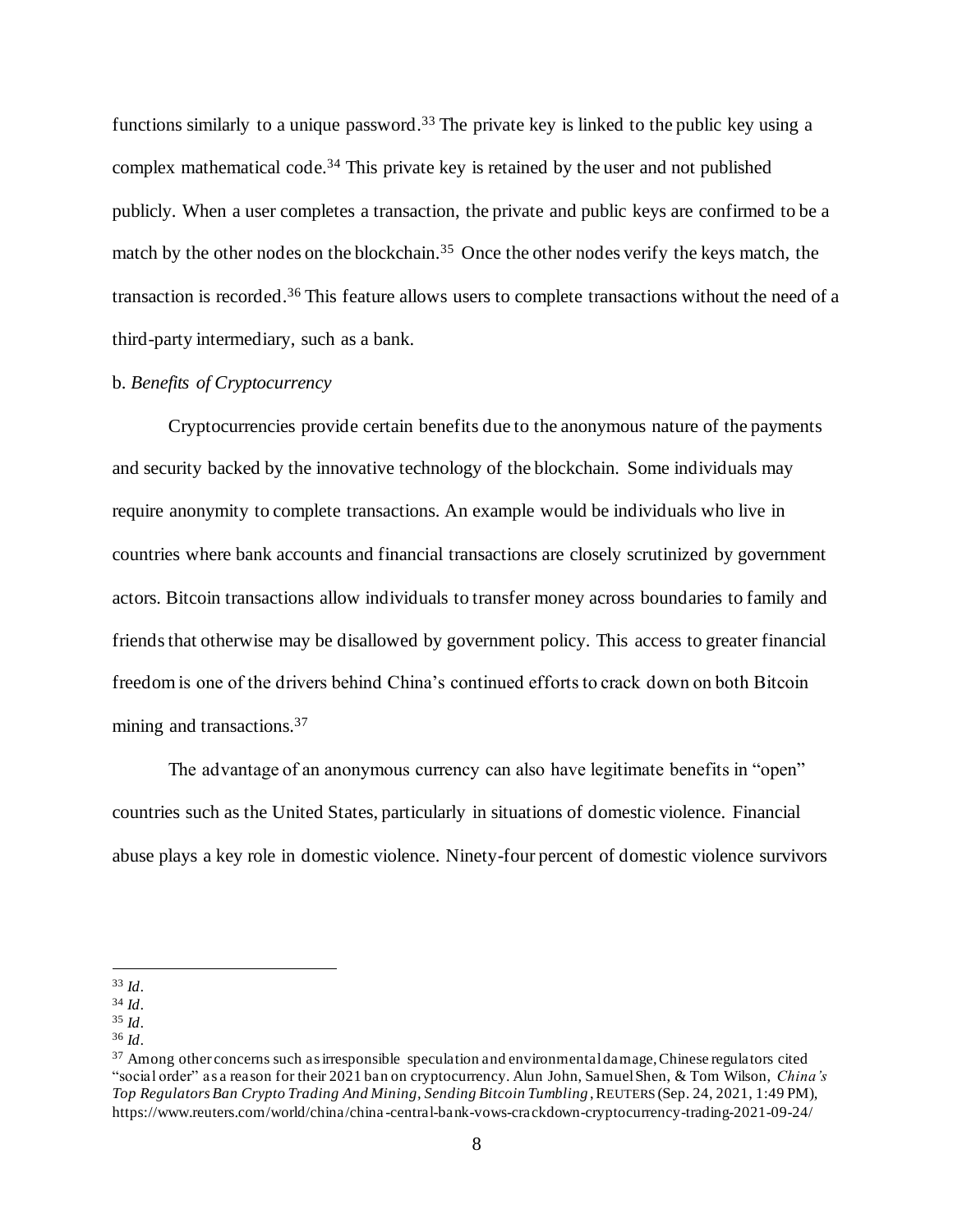in the United States stated that they experienced financial abuse.<sup>38</sup> This form of abuse often includes control over spending and access to financial accounts.<sup>39</sup> Wider access to alternate forms of money could alleviate some of this abuse. The primary benefit of cryptocurrencies is that the electronic wallet containing any currency is linked not to a name and address but a pseudonymous key. There is no risk of a bank statement or other correspondence being sent to the address on record.

The lack of a centralized authority can be beneficial to certain types of individuals who are traditionally underserved in banking. Since cryptocurrencies such as Bitcoin eliminate intermediaries, users do not have to worry about fees typically associated with banks, such as minimum balance fees, account maintenance fees, and overdraft fees.<sup>40</sup> The decentralized nature of cryptocurrency also makes it appealing for international transactions. A Bitcoin transaction does not incur exchange costs or wire transfer fees that are typically charged by financial institutions.<sup>41</sup>

## c. *Drawbacks of Cryptocurrency*

One of the benefits of cryptocurrency, its anonymity, also poses a considerable drawback. The same anonymity that makes cryptocurrency appealing to state dissidents also makes it an appealing tool for criminals and others involved in black market enterprises. The most prominent example of this is likely the dark web site known as "Silk Road."<sup>42</sup> The website, which operated

<sup>38</sup> EVA PENZEYMOOG AND DANIELLE C.SLAKOFF, THE EMERALD INTERNATIONAL HANDBOOK OF TECHNOLOGY-FACILITATED VIOLENCE AND ABUSE 645 (2021).

<sup>39</sup> *Id*.

<sup>40</sup> Nathan Reiff, *What Are The Advantages Of Paying With Bitcoin*, INVESTOPEDIA (Aug. 2, 2021), https://www.investopedia.com/ask/answers/100314/what-are-advantages-paying-bitcoin.asp.

<sup>41</sup> *Id*.

<sup>42</sup> JERRY BRITO AND ANDREA CASTILLO, BITCOIN: APRIMER FOR POLICY MAKERS 23 (2013).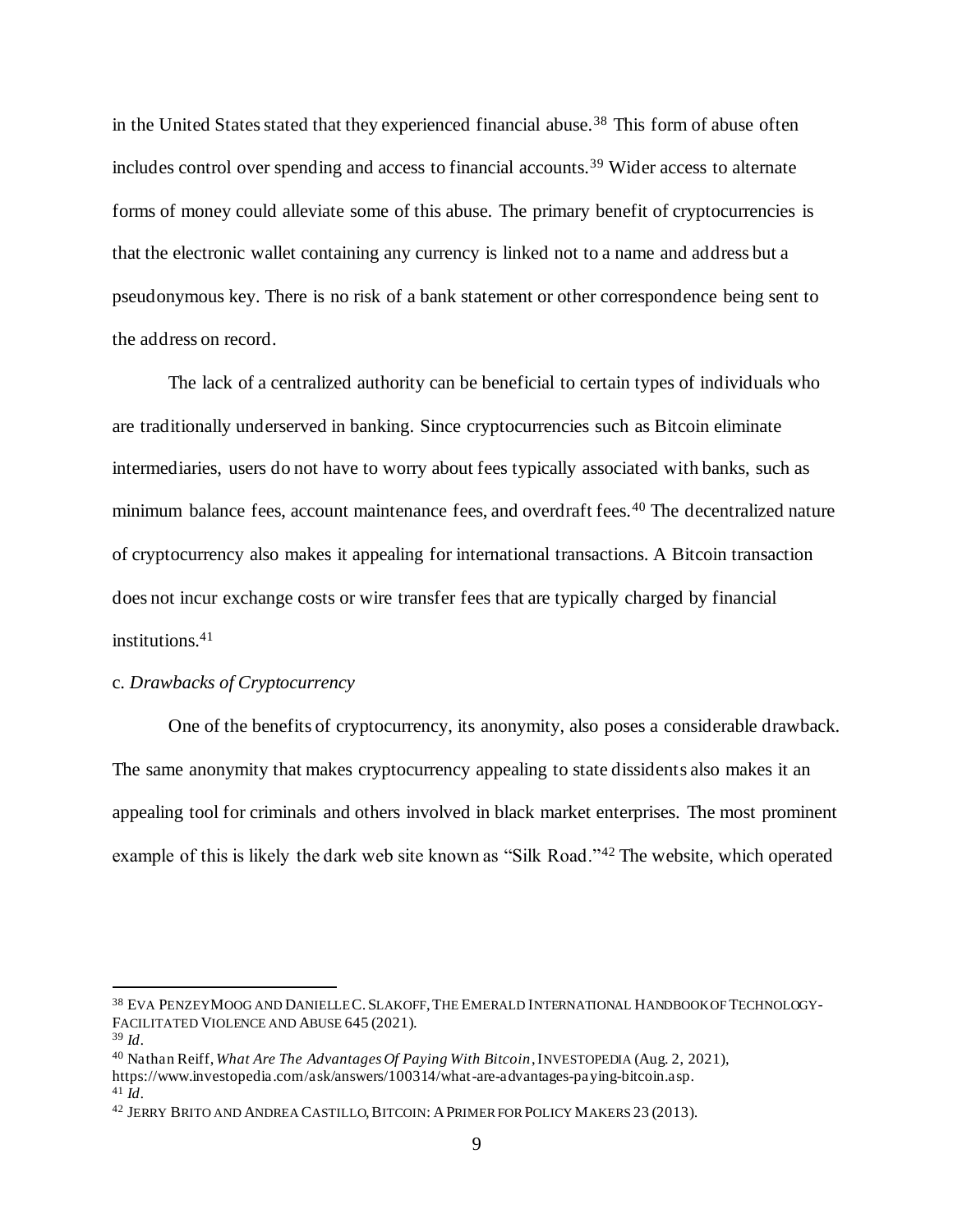from 2011 to 2013, used Bitcoin transactions to sell everything from drugs to forged identity documents.<sup>43</sup> At its peak, Silk Road processed \$1.2 million in illicit transactions a month.<sup>44</sup>

The decentralized aspect of cryptocurrency also creates usability issues. There is no way for an individual to recover their private keys if they become lost. This means that if a user were to misplace their private key, they may never again have access to the electronic coins contained in their wallet.<sup>45</sup> This necessitates users either keeping multiple redundant copies of their key or resorting to a third party to manage their wallet. Either of these methods creates an appealing target for hackers. Average consumers may also be caught unaware should they lose their keys, assuming that there are recovery mechanisms similar to other financial accounts.

The volatility of Bitcoin and other cryptocurrencies make it difficult to use as a medium to transfer money between parties. Bitcoin is prone to suffer from speculative bubbles where media coverage will prompt waves of new investors to pump up Bitcoin prices which leads to subsequent price corrections.<sup>46</sup> Bitcoin can also be highly sensitive to news of planned regulation, as seen in May 2021 when Chinese regulators vowed to crack down on Bitcoin mining and trading which caused the value of the coin to plummet thirty percent in a day.<sup>47</sup> This volatility could inhibit broader use of the currency for peer-to-peer transactions. An individual who works in New York and wants to send money home to his family in India might consider Bitcoin as it does not have the transaction fees typically found with vendors such as Western

<sup>43</sup> *Id*.

<sup>&</sup>lt;sup>44</sup> *Id* at 24. The authors go on to note that over this same period, the Bitcoin market amassed \$770 million in transactions, meaning Silk Road transactions accounted for only 0.15% of all Bitcoin transactions over this period. *But see* Makarov and Shoar, *infra*, note 115 (arguing that up to ninety percent of cryptocurrency transactions are transfers between mining pools to miners or transfers between wallets and have no true economic value; meaning Silk Road would account for a much higher portion of true transactions over this period).

<sup>45</sup> *See generally* Nathaniel Popper, *Lost Passwords Lock Millionaires Out Of Their Bitcoin Fortunes*, NEW YORK TIMES (Jan. 12, 2021), https://www.nytimes.com/2021/01/12/technology/bitcoin-passwords-wallets-fortunes.html. <sup>46</sup> *Id*.

<sup>47</sup> Alun John et al., *China's Top Regulators Ban Crypto Trading And Mining*, REUTERS (Sep. 24, 2021, 1:49 PM), https://www.reuters.com/world/china/china -central-bank-vows-crackdown-cryptocurrency-trading-2021-09-24.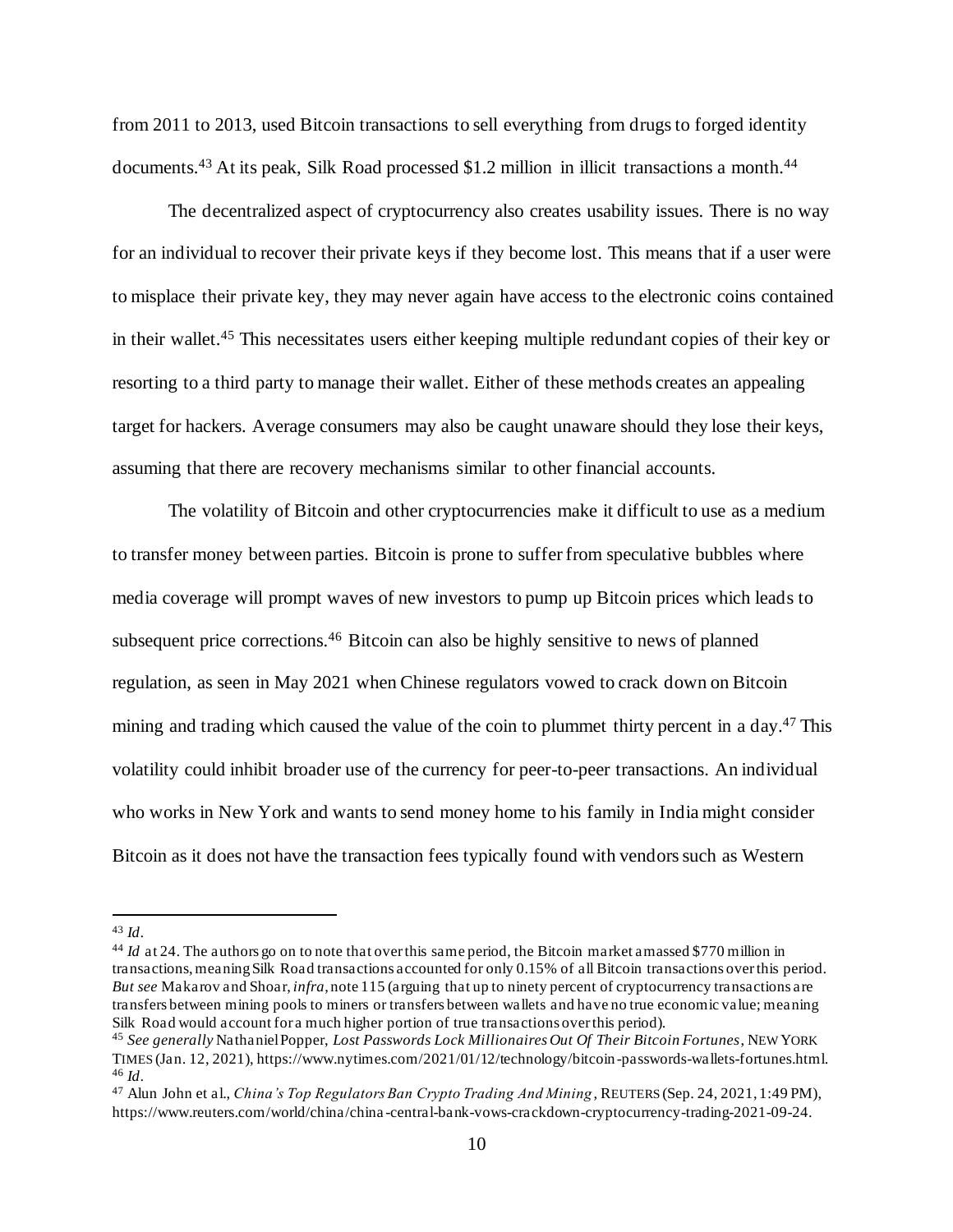Union.<sup>48</sup> However, an overnight devaluation of  $10 - 30$  % would negate any of the saved transaction costs.

Environmental factors could also negatively affect the viability of cryptocurrency transactions. Cryptocurrency transactions currently require a proof of work process to validate any transaction in the blockchain.<sup>49</sup> Given the decentralized nature of the blockchain, anyone with a computer can compete to provide the proof. Higher prices of cryptocurrencies lead to more miners attempting to enter the market. As only one miner is successful in solving the proof, all the other miners work is wasted. It is estimated that each Bitcoin transaction consumes 707 kwH from miners attempting to generate the correct solution. <sup>50</sup> It is estimated that the total amount of energy expended on confirming cryptocurrency transactions on the blockchain dwarfs the total annual energy consumption of Argentina.<sup>51</sup> This waste consumes resources that could be used for non-crypto purposes. Crypto miner demand for graphics cards, SSDs, and other computer parts have contributed to a significant supply crunch that has affected consumers and businesses over the last two years.<sup>52</sup> Cloud service providers, such as Microsoft, have removed free or restricted free product tiers due to abuse from crypto miners.<sup>53</sup>

<sup>48</sup> It should be noted here that cryptocurrency transaction fees are variable based on demand to be included on the blockchain. For example, if you are the only person who is attempting to buy a pack of gum with your Bitcoin on a Sunday night, the transaction fees will be low. On the other hand, if a thousand other people are attempting to buy a pack of gum at the same exact time, the transaction fees will increase dramatically. In April 2021, a spike up to \$60 per transaction was recorded during a particularly volatile point. *See Fees Per Transaction*, BLOCKCHAIN, https://www.blockchain.com/charts/fees-usd-per-transaction (last visited Feb. 14, 2022).

<sup>&</sup>lt;sup>49</sup> In the proof of work concept, a miner uses computing power to verify the validity of bitcoin transactions by checking dozens of variables, including address, name, and timestamps. Once verified, the miners compete with each other to be the first to be validated. This process involves solving a cryptographic puzzle. Once solved, the winning miner receives an amount of cryptocurrency, and the block is linked to previous blocks on the chain. *See* Renee Cho, *Bitcoin's Impacts On Climate And The Environment*, COLUMBIA CLIMATE SCHOOL: STATE OF THE PLANET (Sep. 20, 2021), https://news.climate.columbia.edu/2021/09/20/bitcoins-impacts-on-climate-and-theenvironment.

<sup>50</sup> *Id*.

<sup>51</sup> *Id*.

<sup>52</sup> *See e.g. Inside The GPU Shortage: Why You Still Can't Buy A Graphics Card*, PC MAG (Oct. 7, 2021), https://www.pcmag.com/news/inside-the-gpu-shortage-why-you-still-cant-buy-a-graphics-card. <sup>53</sup> *See e.g.* Vijay Machiraju, *Change In Azure Pipelines Grant For Public Projects*, MICROSOFT: AZURE DEVOPS (Feb. 18, 2021) https://devblogs.microsoft.com/devops/change-in-azure-pipelines-grant-for-public-projects.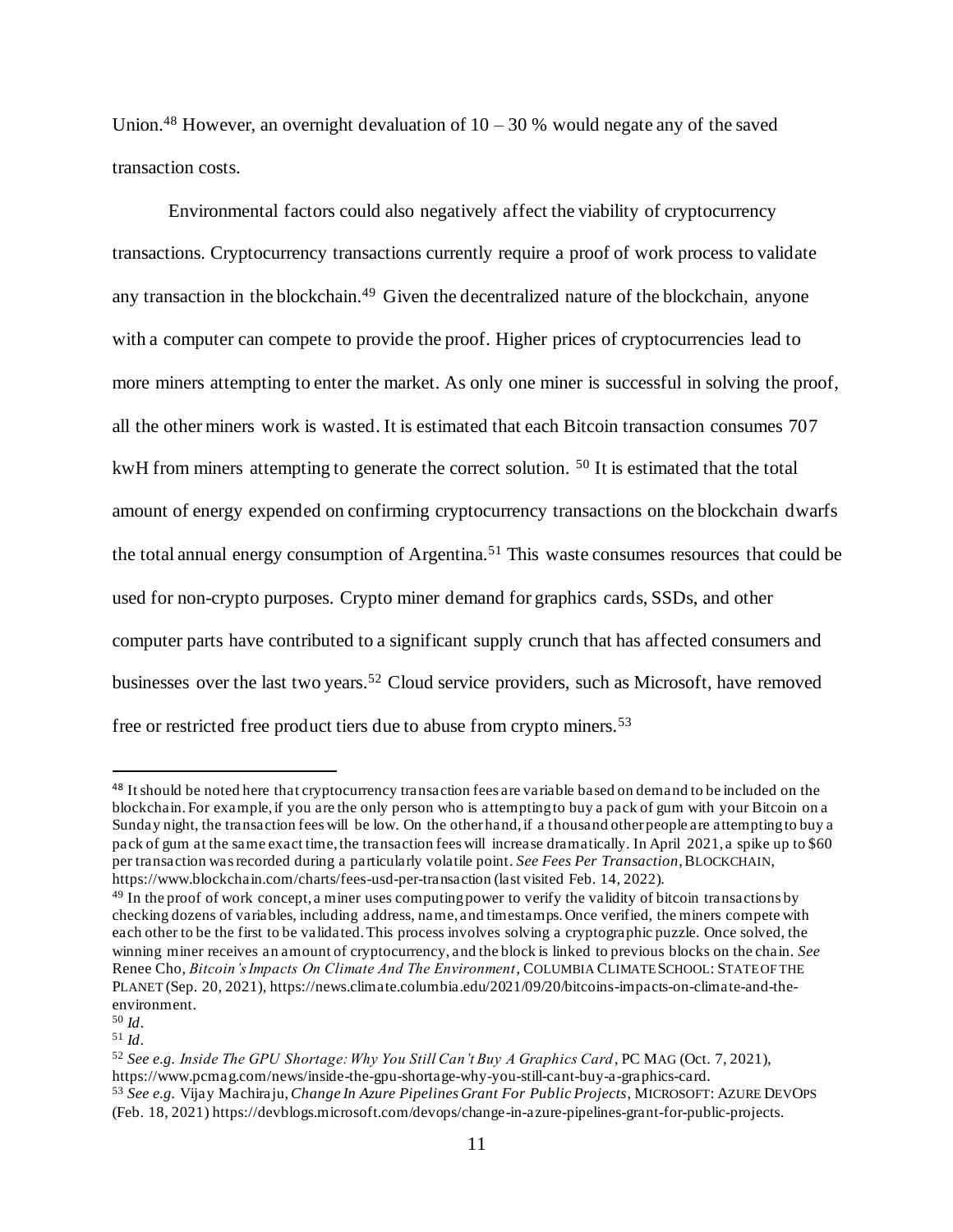Another risk posed to investors in cryptocurrency is the shifting legal landscape regarding how cryptocurrency transactions are treated across the globe. There is no unified approach to cryptocurrency transactions. Many countries are just now enacting laws regarding the taxation of cryptocurrency, and whether cryptocurrency should be legal at all. In addition to China, other countries such as Colombia, Egypt, Morocco, and Vietnam have outright banned the use of cryptocurrencies.<sup>54</sup> Even in countries that have enacted cryptocurrency laws, the interpretation and rulemaking provisions are still in flux as discussed infra. Japan has recognized Bitcoin as a legal method of payment since 2017. Since then, the Japanese National Tax Agency has ruled that capital gains on transactions of virtual currency are considered "miscellaneous income" and taxed at a rate that is higher than taxes levied on stocks and other financial instruments.<sup>55</sup> Japan has also aggressively tracked cryptocurrency investors and traders, having created teams of analysts that watch electronic trading and match transactions to individual traders. Other governments, such as Argentina, have enacted a financial transactions tax that applies to cryptocurrencies. This applies a 0.6 percent tax to transactions carried out by intermediaries located in the country. The responsibility for paying the tax lies with the cryptocurrency exchanges and other platforms that facilitate trades.<sup>56</sup>

## IV. The Legal Landscape

<sup>54</sup> The success of any government mandated ban is debatable because "crypto trading takes place online without banks or governments being involved and cannot be strictly controlled by the authorities." Jasmin Kollmann et al., *Income Taxation Of Cryptocurrency – A Country Comparison*, TAXNOTES (Nov. 15, 2021),

https://www.taxnotes.com/tax-notes-international/cryptocurrency/income-taxation-cryptocurrency-countrycomparison/2021/11/15/7ckj8.

<sup>55</sup> Molly Zuckerman*, Japanese Crypto Investors To Pay Tax Of Up To 55 Percent On Profits*, COINTELEGRAPH (Feb. 9, 2018), https://cointelegraph.com/news/japanese-crypto-investors-to-pay-tax-of-up-to-55-percent-on-profits. <sup>56</sup> *See* William Hoke, *Argentina Extends Financial Transactions Tax To Cryptocurrency*, TAXNOTES (Nov. 22, 2021), https://www.taxnotes.com/tax-notes-international/digital-economy/argentina -extends-financial-transactionstax-cryptocurrency/2021/11/22/7cm74.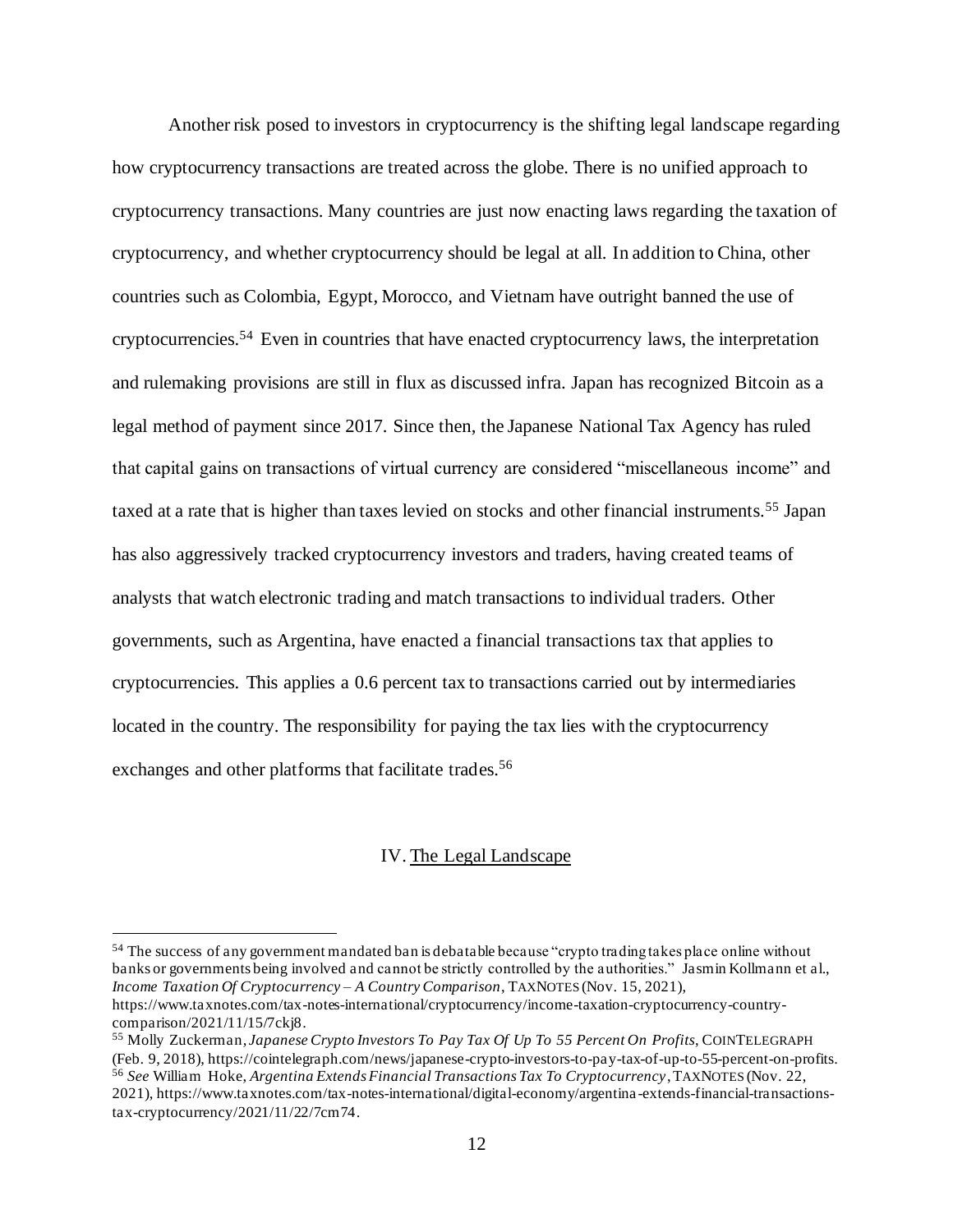The legal status of cryptocurrency has proven difficult to regulate both in the United States and abroad. Part of the reason why regulators have been slow to apply rules to digital currency is the rapid ascent in the valuation of cryptocurrency. In 2013, the market capitalization of Bitcoin was only \$10 billion.<sup>57</sup> Today it is over \$1 trillion.<sup>58</sup>

#### a. *IRS Notice 2014-21*

The IRS did not issue guidance regarding the tax implications of cryptocurrency transactions until 2014. This guidance described the application of federal income tax principles to transactions in convertible virtual currencies.<sup>59</sup> The IRS recognized virtual currency as operating like a real currency in that it functions as a medium of exchange, a unit of account, and a store of value.<sup>60</sup> The notice defined Bitcoin as a "convertible" virtual currency having an equivalent value in real currency, or that acts as a substitute for real currency.<sup>61</sup>

The sale or exchange of convertible virtual currencies, or the use of convertible virtual currencies to pay for goods or services in a real-world economy transaction, has tax consequences that may result in a tax liability.<sup>62</sup> For federal tax purposes, virtual currencies are treated as property, not as money, and general tax principles applicable to property transactions apply.<sup>63</sup> A taxpayer who receives virtual currency as payment for goods or services must include the fair market value of the currency measured in U.S. dollars when computing gross income.<sup>64</sup>

<sup>57</sup> BRITO, 1.

<sup>&</sup>lt;sup>58</sup> Bitcoin now represents a fraction of the market cap of all cryptocurrencies, which cumulatively is approximately \$2.5 trillion. *See* COINMARKETCAP, https://coinmarketcap.com (last visited Feb. 14, 2022).

<sup>59</sup> 2014 IRB LEXIS 238 (I.R.S. Mar. 25, 2014).

<sup>60</sup> *Id*.

<sup>61</sup> *Id*.

<sup>62</sup> *Id*. <sup>63</sup> *Id*.

<sup>64</sup> *Id*.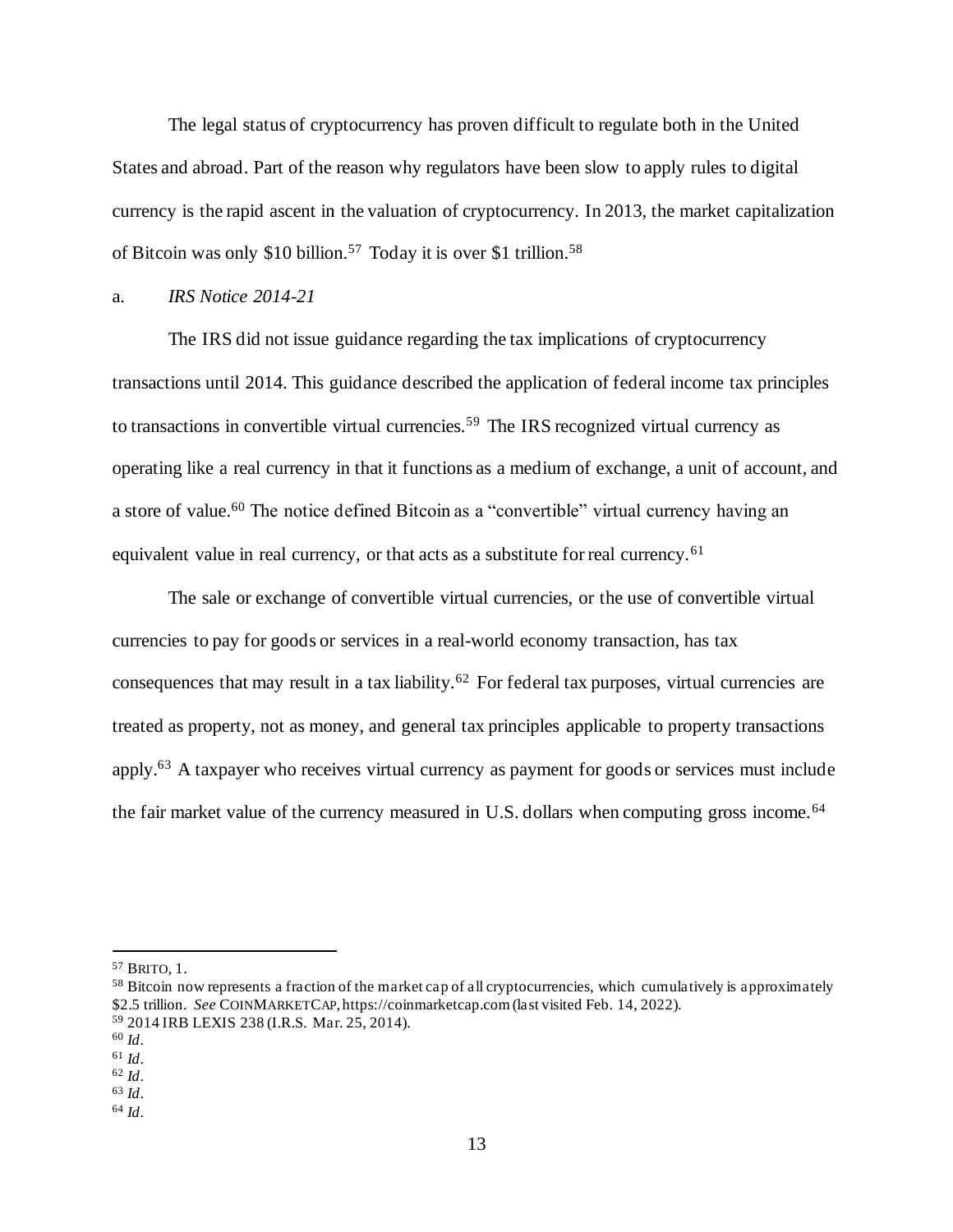The net earnings of "mining" virtual currency are treated in the same manner. The basis of any virtual currency is the fair market value of the currency at the date of receipt.<sup>65</sup>

The IRS Notice also clarified the tax implications of receiving cryptocurrency as an employee or independent contractor in exchange for the performance of services. Receipt of virtual currency in either scenario is measured in U.S. dollars based on the fair market value of the currency at the time it is received.<sup>66</sup> Any virtual currency received is subject to the relevant self-employment or federal withholding taxes.<sup>67</sup>

## b. *IRS Rev. Rule 2019-24, Hard Forks and Airdrops*

In 2019, the IRS published Rev. Rul. 2019-24 which discussed the tax implications of evolving cryptocurrency practices, namely forking<sup>68</sup> and airdropping.<sup>69</sup> Generally, a taxpayer is in receipt of cryptocurrency on the date and time it is recorded in the ledger.<sup>70</sup> However, if the taxpayer is not able to exercise dominion and control over the cryptocurrency then he has not received the currency for tax purposes.<sup>71</sup> A scenario where this would apply is if a new cryptocurrency fork is created but the cryptocurrency exchange the taxpayer uses does not yet support the new fork.<sup>72</sup>

<sup>65</sup> *Id*. The IRS further states that this is computed based on the value of any virtual currency on an exchange. The IRS does not define what an exchange is. Since cryptocurrency spot prices can vary by exchange, this apparently leaves some flexibility to the taxpayer when computing fair market value.

<sup>66</sup> Any individual, such as Eric Adams, the incoming mayor of New York City, should be advised to study the risks of accepting a highly volatile virtual currency in lieu of wages. The value could drastically differ between the date of receipt and the date of conversion. *See* Kellie Mejdrich and David Giambusso*, Eric Adams Wants Bitcoin Payments As NYC Mayor*, POLITICO (Nov. 4, 2021, 5:21 PM), https://www.politico.com/news/2021/11/04/eric-adams-bitcoinmayor-519604.

<sup>67</sup> 2014 IRB LEXIS 238 (I.R.S. Mar. 25, 2014).

<sup>&</sup>lt;sup>68</sup> Forking is unique to distributed ledger technology, occurring when a cryptocurrency on a ledger undergoes a protocol change resulting in a permanent diversion from the existing ledger. *See* Treas. Rev. Rul. 2019-24.

<sup>&</sup>lt;sup>69</sup> *Id*. Airdropping is a means of distributing units of cryptocurrency to the ledger addresses of users. Often used after a fork to distribute new cryptocurrency to users of the previous coin.

<sup>70</sup> *Id*.

<sup>71</sup> *Id*. *See also Commissioner v. Glenshaw Glass Co*., 348 U.S. 426, 431 (1955).

<sup>72</sup> *Id*.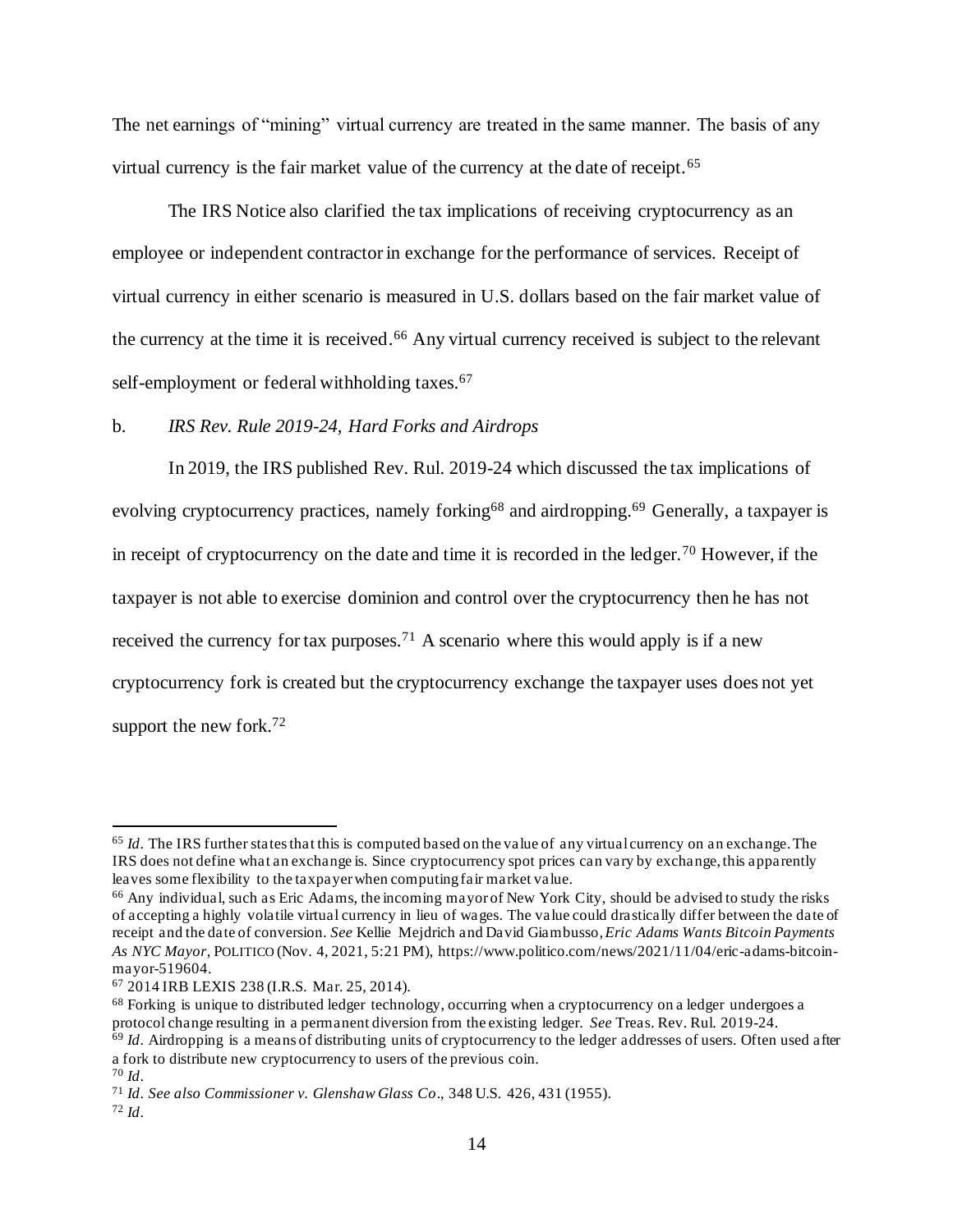Further tax issues arise because a hard forked currency does not eliminate a taxpayer's "old" coins on the previous ledger. An example of this occurred in 2017 when Bitcoin fragmented into two separate chains, Bitcoin and Bitcoin Cash.<sup>73</sup> This resulted in holders of presplit Bitcoins acquiring new Bitcoin Cash currency in addition to keeping their original Bitcoin holdings.<sup>74</sup>

Legislation has been proposed to deal with the tax consequences of forked cryptocurrency. In May 2021, Congressman Tom Emmer proposed a bill, H.R. 3273, which would make adjustments to the tax treatment of hard forked cryptocurrencies.<sup>75</sup> The legislation would exempt from gross income any amount earned from the receipt of a forked virtual currency.<sup>76</sup> It would also provide a safe harbor provision by eliminating any penalties or additions to tax with respect to an underpayment or understatement of tax that is attributable to the taxpayer's attempt to comply with the tax treatment of virtual currency. An additional safe harbor provision would eliminate penalties for failure to file a return or report or make a payment of tax to the extent that such failure is attributable to the filing or payment requirements relating to the receipt of virtual currency.<sup>77</sup>

The benefit of the legislation is that it would simplify the reporting requirements for taxpayers who receive a forked cryptocurrency as a result of their holding the original coin. Forked coins can be highly volatile in price so a taxpayer may have to report an ascension of wealth that either undervalues or overvalues the actual cost of the currency. Since there is no guarantee that the forked coin will ever gain acceptance, the value of the coin may decline in

<sup>73</sup> *See generally Hard Forks And Soft Forks Explained*, BINANCE (Aug. 24, 2021), https://academy.binance.com/en/articles/hard-forks-and-soft-forks.

<sup>74</sup> *Id*.

<sup>75</sup> H.R. 3273, 117th Cong. (2021).

<sup>76</sup> *Id*.

<sup>77</sup> *Id*.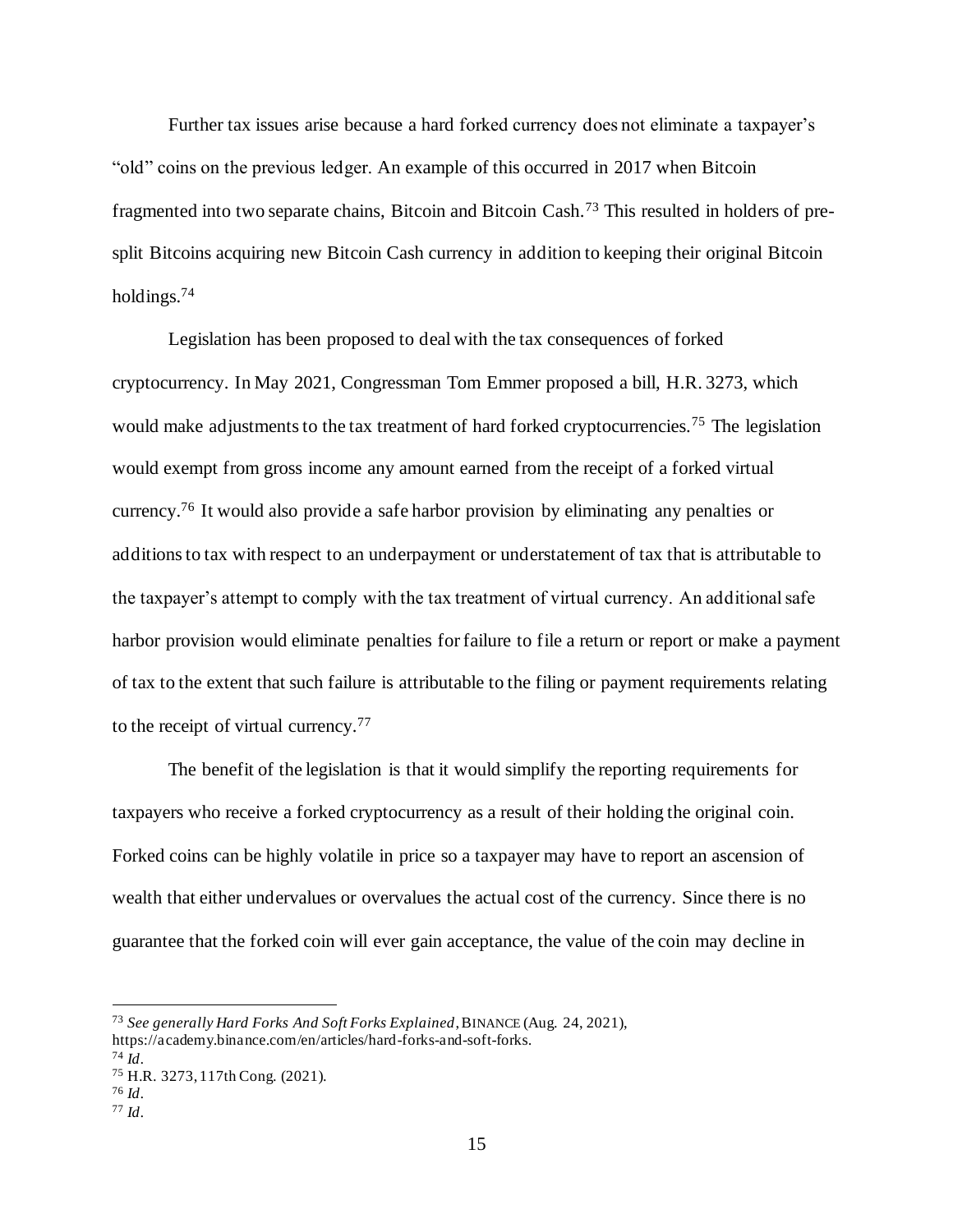value significantly.<sup>78</sup> Further, cryptocurrency forks occur when members of the currency's community disagree on the direction to take the coin.<sup>79</sup> The result of the disagreement is two coins that in aggregate contain the value of the pre-forked coin. This is conceptually similar to a pro rata stock split which has been held by the Supreme Court to not constitute a realization event.<sup>80</sup>

Tracking and identifying these forks and splits would not be impossible for an entity such as the IRS to achieve. Like the Japanese government<sup>81</sup>, the IRS already does employ internal investigation teams and other third parties to analyze and match anonymous cryptocurrency wallets to taxpayers. The IRS Criminal Investigation division has seized \$3.5 billion in cryptocurrency, accounting for 93 percent of the agency's seizures.<sup>82</sup> While this is largely criminal-related seizures, the capacity exists for the IRS to closely monitor blockchain transactions of all types and match exchange data to individual taxpayers.

## c. *H.R. 3684 Cryptocurrency Broker Rules*

The previously discussed IRS rulemaking clarified a few basic questions surrounding cryptocurrency transactions. First, cryptocurrency is treated as property. Second, forks and airdrops create an ascension to wealth when they have been constructively received by the taxpayer. However, that still left much work to construct a functional taxing regime for cryptocurrency.

<sup>78</sup> David Kemmerer, *Airdrop Taxes 101: What Investors Need To Know*, CRYPTOTRADER.TAX (Nov. 10, 2021), https://cryptotrader.tax/blog/airdrop-taxes.

<sup>79</sup> *See* Binance, *supra*, note 73.

<sup>80</sup> *See Eisner v. Macomber*, 252 U.S. 189, 219, 40 S. Ct. 189, 197 (1920).

<sup>81</sup> *See* Zuckerman,*supra*, note 55.

<sup>82</sup> Mary Browne, *IRS Criminal Investigation Touts Crypto Success In Annual Report*, TAXNOTES (Nov. 22, 2021), https://www.taxnotes.com/tax-notes-federal/cryptocurrency/irs-criminal-investigation-touts-crypto-success-annualreport/2021/11/22/7cmdk.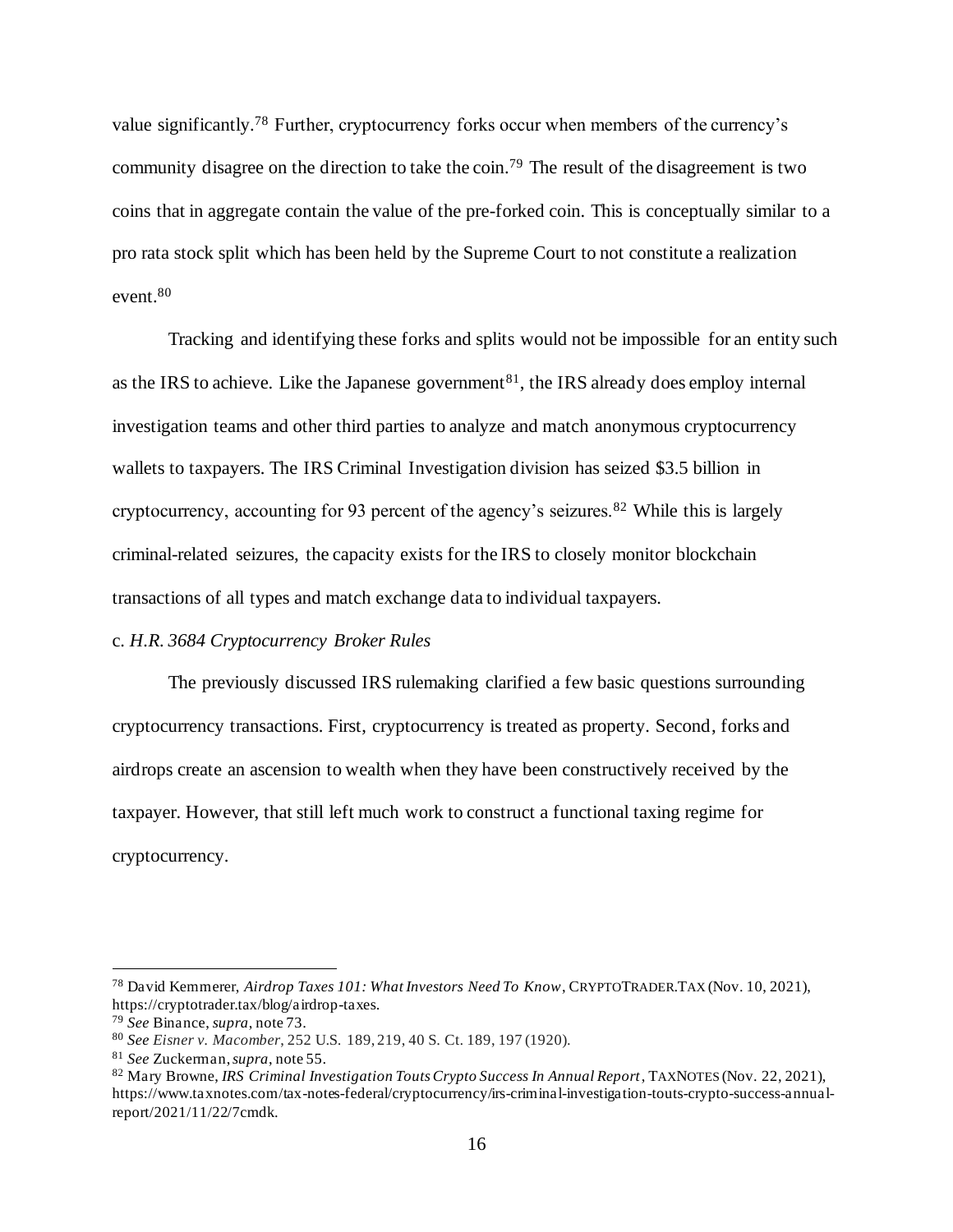The decade-plus of cryptocurrency evolution has seen the emergence of "decentralized finance" companies, such as BlockFi and Coinbase, which help facilitate cryptocurrency payments and offer solutions for securing e-wallets used by taxpayers to hold their digital assets. These companies have received little guidance from the government regarding the type and amount of information that needs to be collected from individuals who opt to use their services.

To remedy some of these emergent issues, H.R. 3684 included provisions regarding cryptocurrency taxation. These provisions target two distinct areas: how to define a broker of cryptocurrency for tax purposes, and how to deal with individuals who receive cryptocurrency as part of their trade or business.

#### i. *Adjustments to IRC § 6045*

The Infrastructure Investment and Jobs Act of 2021 included provisions which updated the definition of cryptocurrency brokers. The new provisions define a digital asset as "any digital representation of value which is recorded on a cryptographically secured distributed ledger or any similar technology as specified by the Secretary."<sup>83</sup> The definition of a broker is expanded to include "any person who (for consideration) is responsible for regularly providing any service effectuating transfers of digital assets on behalf of another person."<sup>8485</sup> Any entity qualifying as a broker is required to furnish a return showing any transfers during a calendar year which occurred in an account maintained by the broker.<sup>86</sup>

Under the new law, digital assets (such as cryptocurrencies) are now specified securities and subject to reporting under section 6045 of the Internal Revenue Code.<sup>87</sup> Any entity which

 $83$  I.R.C. § 6045(c)(1) (2021).

<sup>84</sup> *Id*.

<sup>&</sup>lt;sup>85</sup> After the passage of H.R. 3684, a bi-partisan coalition introduced legislation to further tweak the definition of a broker under section 6045 to read as "any person who (for consideration) stands ready in the ordinary course of a trade or business to effect sales of digital assets at the direction of their customers." H.R. 6006 , 117th Cong. (2021). <sup>86</sup> *Id*.

<sup>87</sup> I.R.C. § 6045 (2021).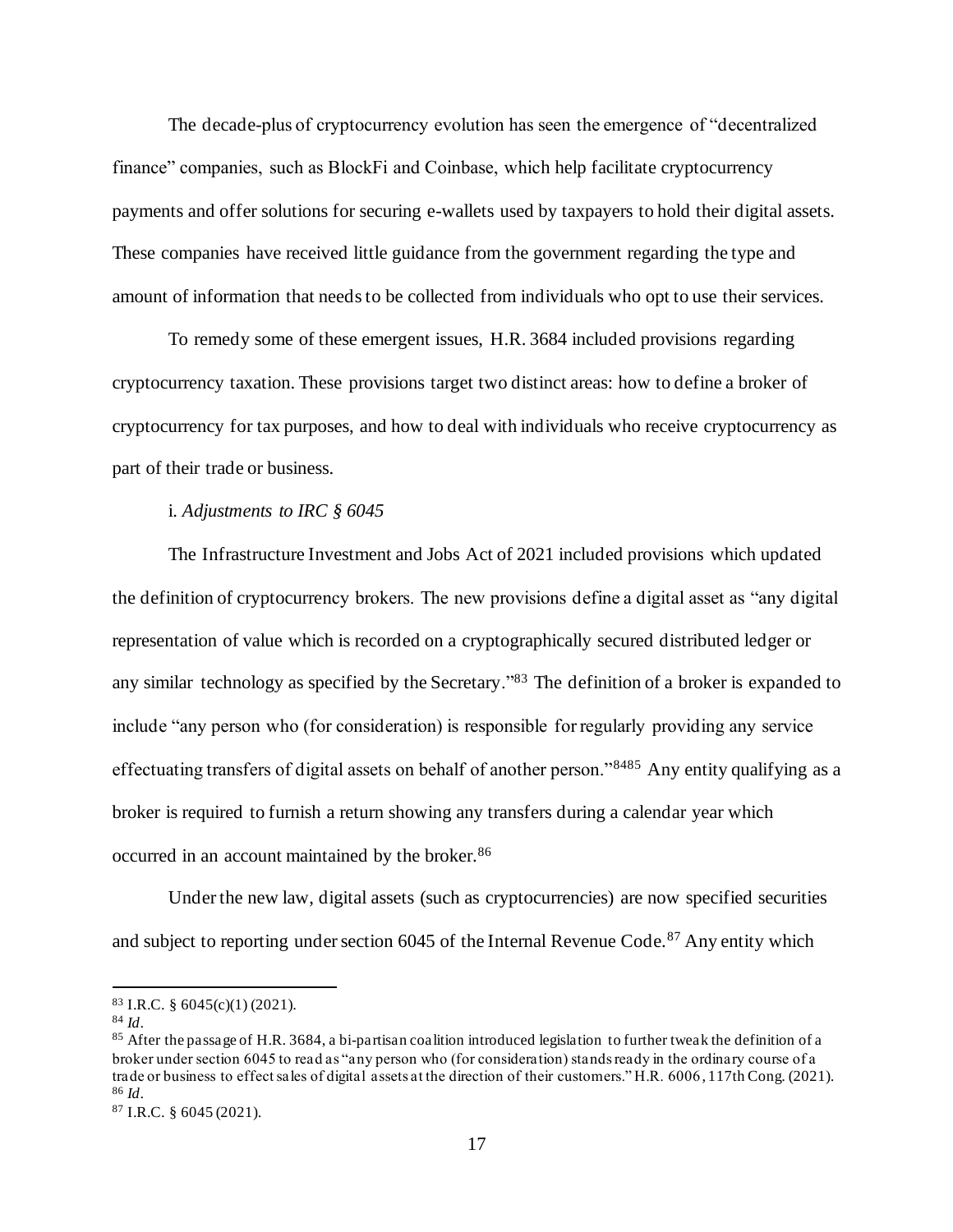qualifies as a broker under the new rules must furnish a Form 1099-B to report basis and holding periods of any qualifying digital asset.<sup>88</sup> This could potentially result in a deluge of reporting due to the expanded definition of who qualifies as a broker, whereas under the previous rules a broker was defined as someone who "(for a consideration) regularly acts as a middleman with respect to property or services."<sup>89</sup>

#### ii. *Adjustments to IRC §6050l*

H.R. 3684 included additional provisions for reporting cryptocurrency transactions for any individual engaged in a trade or business. IRC § 6050(l) requires transaction reporting for any person who is engaged in a trade or business, and receives, in the course of such trade or business, more than \$10,000 in cash in one transaction (or two or more related transactions).<sup>90</sup> These individuals are required to obtain the name, address, and TIN of the person from whom the cash was received, the amount of cash received, and the date and nature of the transaction.<sup>91</sup> The final version of H.R. 3684 extended this reporting provision to digital assets (as defined in IRC §  $6045(g)(3)(D)$ .<sup>92</sup>

While section 6045 focuses primarily on reporting requirements for exchanges, section 6050(l) is designed to require reporting for businesses in peer-to-peer cryptocurrency transactions. These changes could be difficult to implement for businesses who have not previously obtained the required reporting information from their customers. Individuals who are accepting cryptocurrency in furtherance of a trade or business will have to keep detailed accounting records to avoid any allegations of structuring of related transactions. Initial

<sup>88</sup> Marie Sapirie, *Implementing The New Crypto Reporting Guidance*, TAXNOTES (Nov. 22, 2021), https://www.taxnotes.com/tax-notes-today-federal/information-reporting/implementing-new-crypto-reportingguidance/2021/11/22/7clzs.  $89$  *Id.* 

<sup>90</sup> I.R.C. § 6050l (2021).

<sup>91</sup> *Id*.

<sup>92</sup> *Id*.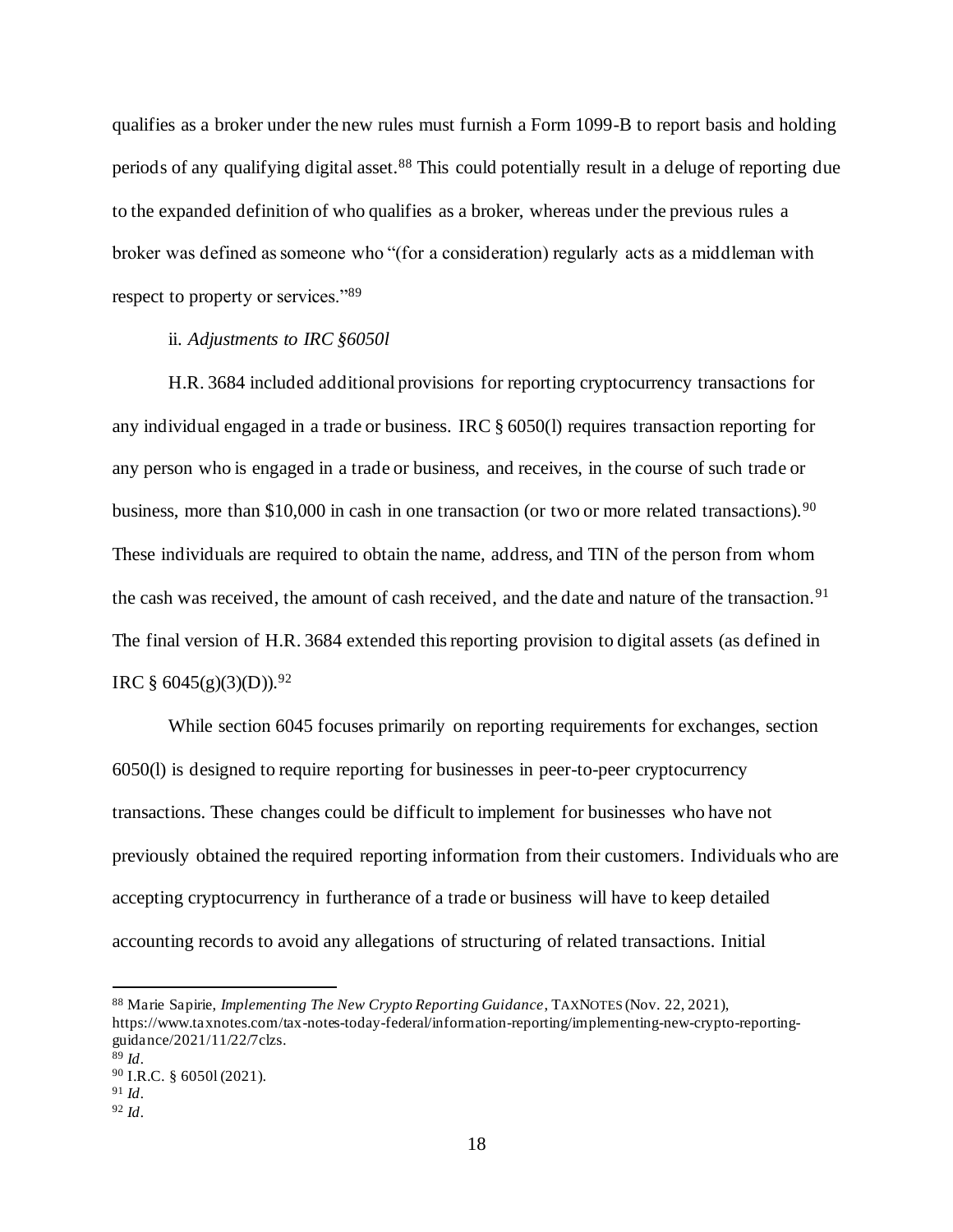payments in excess of  $$10,000$  must be reported within 15 days of its receipt.<sup>93</sup> Payments less than \$10,000 must be aggregated with subsequent payments made within one year of the initial payment.<sup>94</sup> If the aggregate amount exceeds \$10,000, a report must be filed within 15 days of the payment that exceeds the \$10,000 aggregate threshold.<sup>95</sup>

The above reporting requirements could cause anyone who utilizes cryptocurrency payments as part of their trade or business some headaches. The aggregate payment threshold may result in businesses requiring identifying information to be provided for even small transactions if they anticipate that the peer-to-peer transactions will exceed \$10,000 in a year. It may also be difficult for businesses to obtain identification documents from parties as digital asset transactions are conducted over the internet. Since many individuals who conduct transactions in virtual currency do so precisely because of the anonymity and ease-of-use of digital wallets, it is possible that these rules will limit the attractiveness of cryptocurrency payments.

The addition of digital assets under the section 6050(l) regime also means that criminal liability may be applied for violations of the statute. These penalties can include fines of up to \$25,000 for an individual (\$100,000 for a corporation), as well as up to five years in jail for willful violations of the provision.<sup>96</sup> To mitigate against these risks, cryptocurrency transactions may shift towards verified wallet addresses to help streamline reporting requirements.<sup>97</sup> Others have suggested a safe-harbor approach that involves third party audits of transactions and identities.<sup>98</sup>

<sup>93</sup> *See* Treas. Reg. § 1.6050l-1(b)

<sup>94</sup> *Id*.

<sup>95</sup> *Id*.

<sup>96</sup> *See* Sapiri, *supra*, note 88.

<sup>97</sup> *Id*.

<sup>98</sup> *Id*.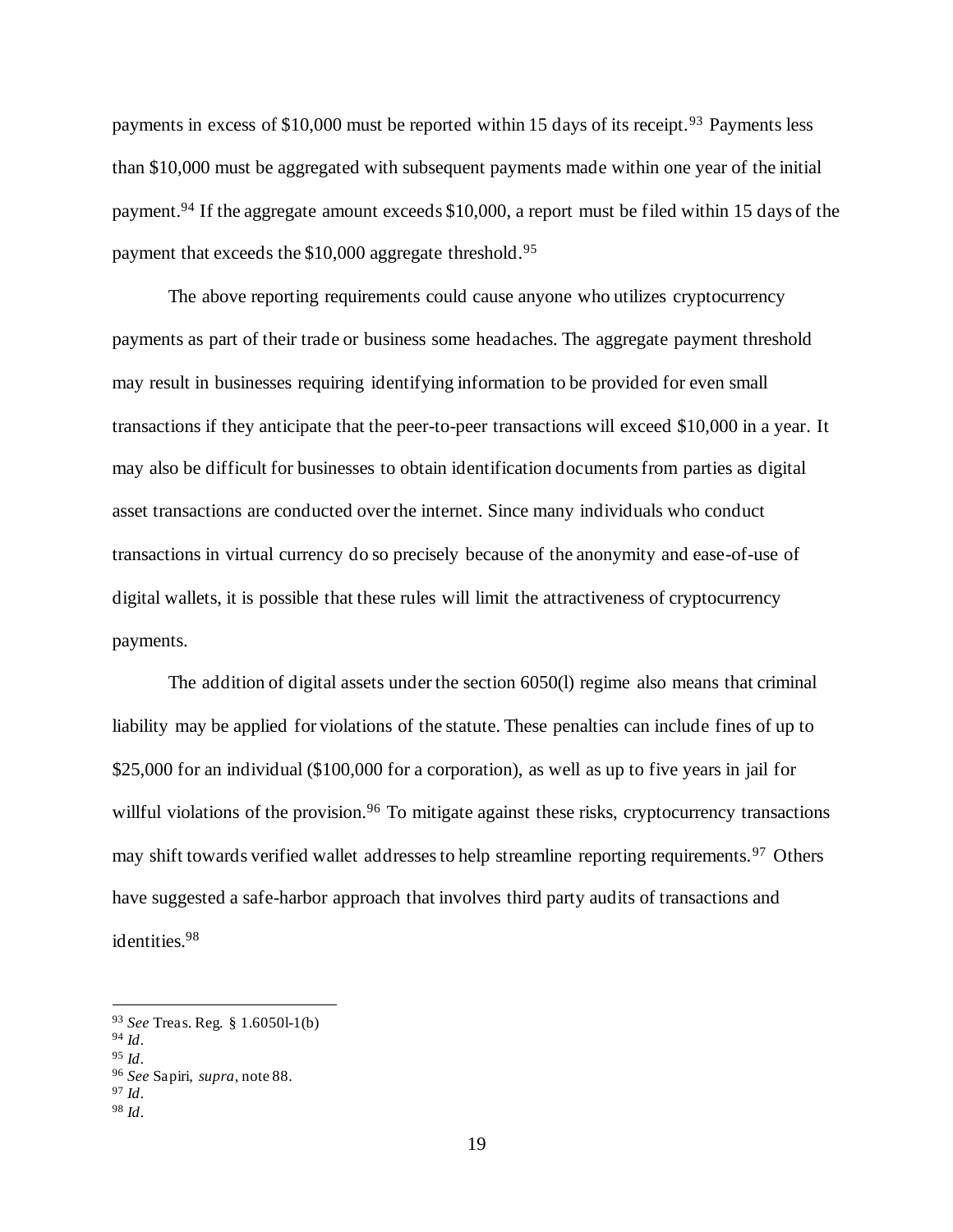#### V. Compliance

## a. *Where the New Rules Fall Short*

The newly amended I.R.C. § 6045A requires transferring brokers provide reporting information for intra-broker transfers so the receiving broker can comply with reporting requirements. This is a similar requirement to what is used for broker-to-broker transfers of other securities.<sup>99</sup> However, the new rules do not set up a framework for these reporting requirements and the IRS will have to further develop these rules. This problem is compounded by the state of reporting, where brokers currently only have a wallet address.<sup>100</sup> It can be difficult for a broker to distinguish whether the transferee is a broker or a non-broker under the current reporting rules.<sup>101</sup>

The reporting requirements for exchanges can be complicated by the difficulty in determining cost basis. While many users utilize e-wallets to streamline their transactions, cryptocurrencies can be transferred peer-to-peer without a third-party intermediary.<sup>102</sup> For example, a taxpayer could have purchased 100 BTC in 2011, stored them on a personal hard drive and forgot about it for 10 years. If the taxpayer in 2021 goes to a third-party, such as BlockFi, to transfer his bitcoin to a more secure e-wallet, BlockFi has no way of knowing what the cost basis of those bitcoins are. BlockFi could require self-reporting from the taxpayer. BlockFi could also rely on forensic analysis to trace the bitcoins back to the point where the taxpayer acquired the coins and estimate a cost basis based on available information. Both of

<sup>99</sup> *Id*.

<sup>100</sup> *Id*.

<sup>101</sup> *Id*.

<sup>102</sup> David Kemmerer, *How The 2021 Infrastructure Bill Impacts Crypto Taxes*, CRYPTOTRADER.TAX (Nov. 22, 2021), https://cryptotrader.tax/blog/how-the-2021-infrastructure-bill-impacts-crypto-taxes.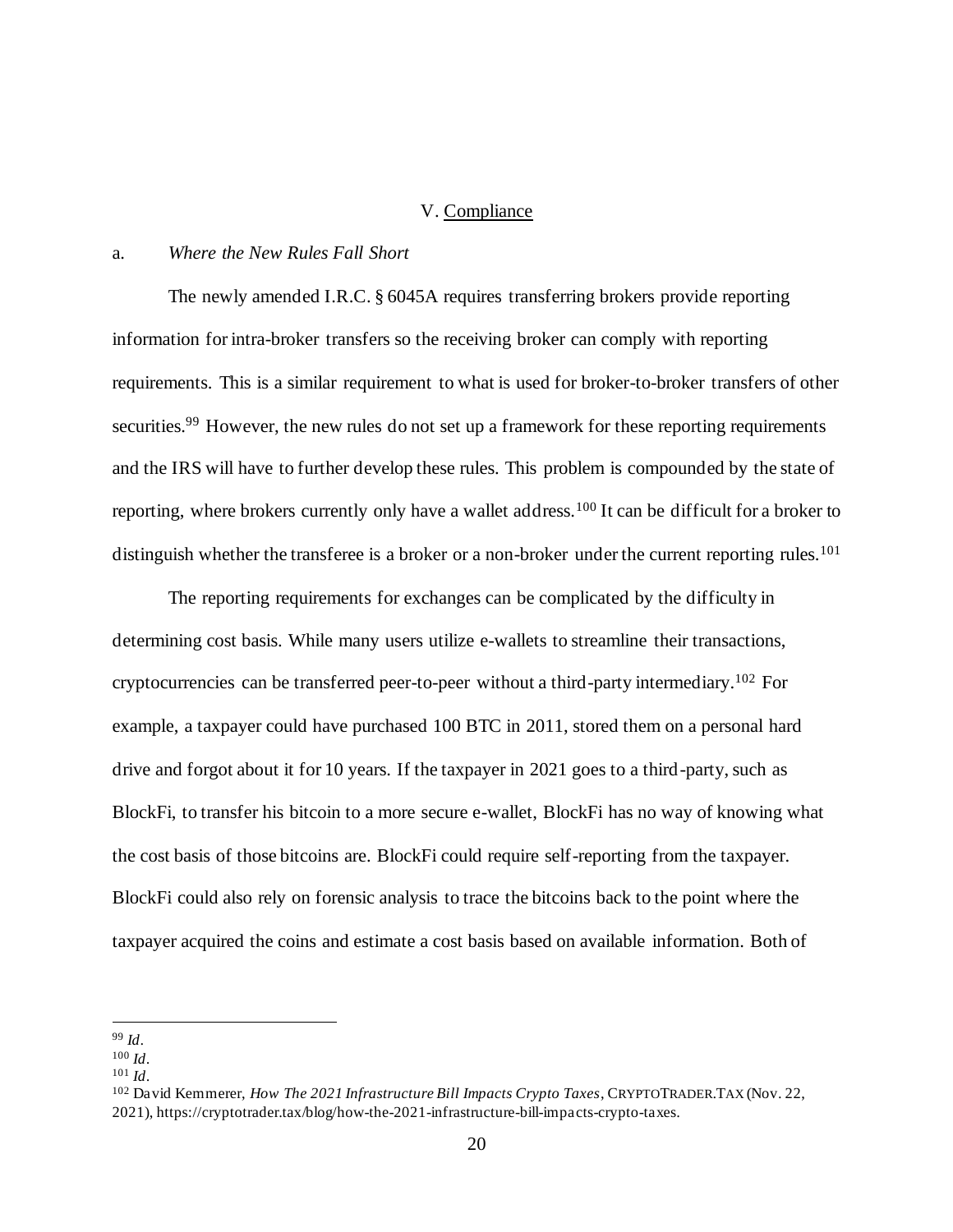those methods have drawbacks that would necessitate some form of safe harbor to protect companies that perform reasonable due diligence.

The definition of who is a broker may also need further refinement. Under H.R. 3684, the definition of "broker" could potentially encompass anyone who facilitates a digital asset transfer. This could include both cryptocurrency miners and open-source developers.<sup>103</sup> Due to the nature of cryptocurrency mining and development, these entities do not have the ability to report customer information to the government because it is not collected.<sup>104</sup> It is unclear if, for instance, a cryptocurrency miner would even have the ability to collect any information about who receives their mined coins, due to the decentralized nature of the cryptocurrency mining process. A hardline approach could drive cryptocurrency mining and development either overseas or into grey or black markets.<sup>105</sup>

It is also questionable the effect these new reporting and compliance requirements will have on one of the key appeals to using cryptocurrency: the low cost to the user per transaction. Many cryptocurrency advocates point to the decentralized nature of the currency and the cheap transaction cost to the user as reasons to use a Bitcoin over sending money in a more traditional way, such as via Western Union or PayPal. The reason these costs are so low is because there is virtually no overhead that is passed on to the customer when a cryptocurrency transaction is completed. While it is difficult to calculate a per-transaction cost of compliance, the global financial services industry spent \$180 billion in compliance costs in 2020.<sup>106</sup> Many of those costs incurred to comply with regulations are passed on to the consumer.

<sup>103</sup> *Id*.

 $104$  *Id*.

<sup>&</sup>lt;sup>105</sup> The proposed "Keep Innovation in America Act" would attempt to remedy this issue by clarifying the reporting requirement to only require voluntarily provided information from customers who the broker knows or has reason to know is not another broker. *See* H.R. 3273, 117th Cong. (2021).

<sup>106</sup> *Cost of Compliance Expected To Hit \$181bn*, BANKING EXCHANGE (Apr. 13, 2020, 9:13 AM), https://www.bankingexchange.com/bsa-aml/item/8202-cost-of-compliance-expected-to-hit-181bn.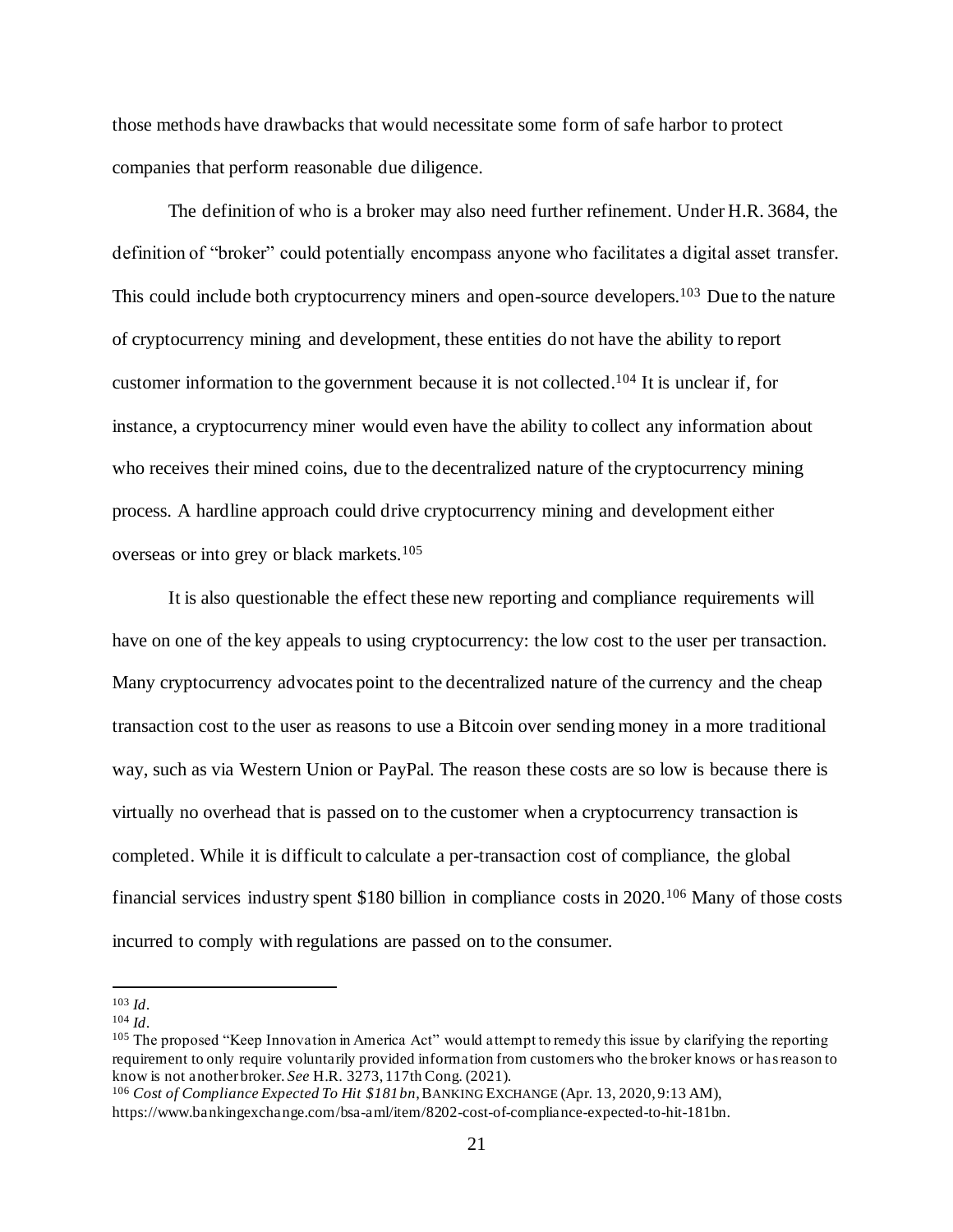Legislation like H.R. 3684 that impose requirements on third parties who serve as intermediaries for cryptocurrency transactions will create additional costs for those service providers. While they may for a time choose to eat those costs to give them an advantage in customer acquisition, eventually those costs will be passed on to customers. It is unclear whether increased transaction costs will push customers away from regulated e-wallets and defi platforms, or sour the customer on cryptocurrency altogether.

#### b. *Interactions With Existing Regulations*

There is currently a lack of guidance with how (or whether) other reporting laws will apply to cryptocurrency brokers. One potential point of conflict is with the Office of Foreign Asset Control ("OFAC").<sup>107</sup> Cryptocurrency brokers based in the United States will presumably be bound to follow OFAC guidance on not engaging with banned countries and foreign agents. For example, Cuba is a country that is designated by OFAC as subject to sanctions. It would be easy enough for an e-wallet provider to decline to do business with a Cuban national.

It becomes more difficult if the OFAC guidance were to be more broadly construed and state that business entities could not accept cryptocurrency that was mined within an OFAC listed country. Increasingly, cryptocurrency mining is being executed by pools of computers. These pools are decentralized, and theoretically anyone in the world can participate in a pool. It may be impossible for an e-wallet vendor to identify the exact location of every node that contributed computing power to the mining of any individual bitcoin.<sup>108</sup> It also may not make sense for the vendor to force the entity who is attempting to deposit the bitcoin to attest that no

<sup>&</sup>lt;sup>107</sup> OFAC is an arm of the US Department of the Treasury which administers and enforces economic sanctions against both foreign countries and foreign nationals. OFAC does this through, among other measures, maintaining a database of banned entities that US-based businesses must consult with prior to engaging in trade or business with a foreign entity. *See Office Of Foreign Assets Control – Sanctions Programs And Information*, DEPT. OF THE TREASURY, https://home.treasury.gov/policy-issues/office-of-foreign-assets-control-sanctions-programs-andinformation (last visited Feb. 14, 2022).

<sup>108</sup> *See* Kemmerer, *supra*, note 102.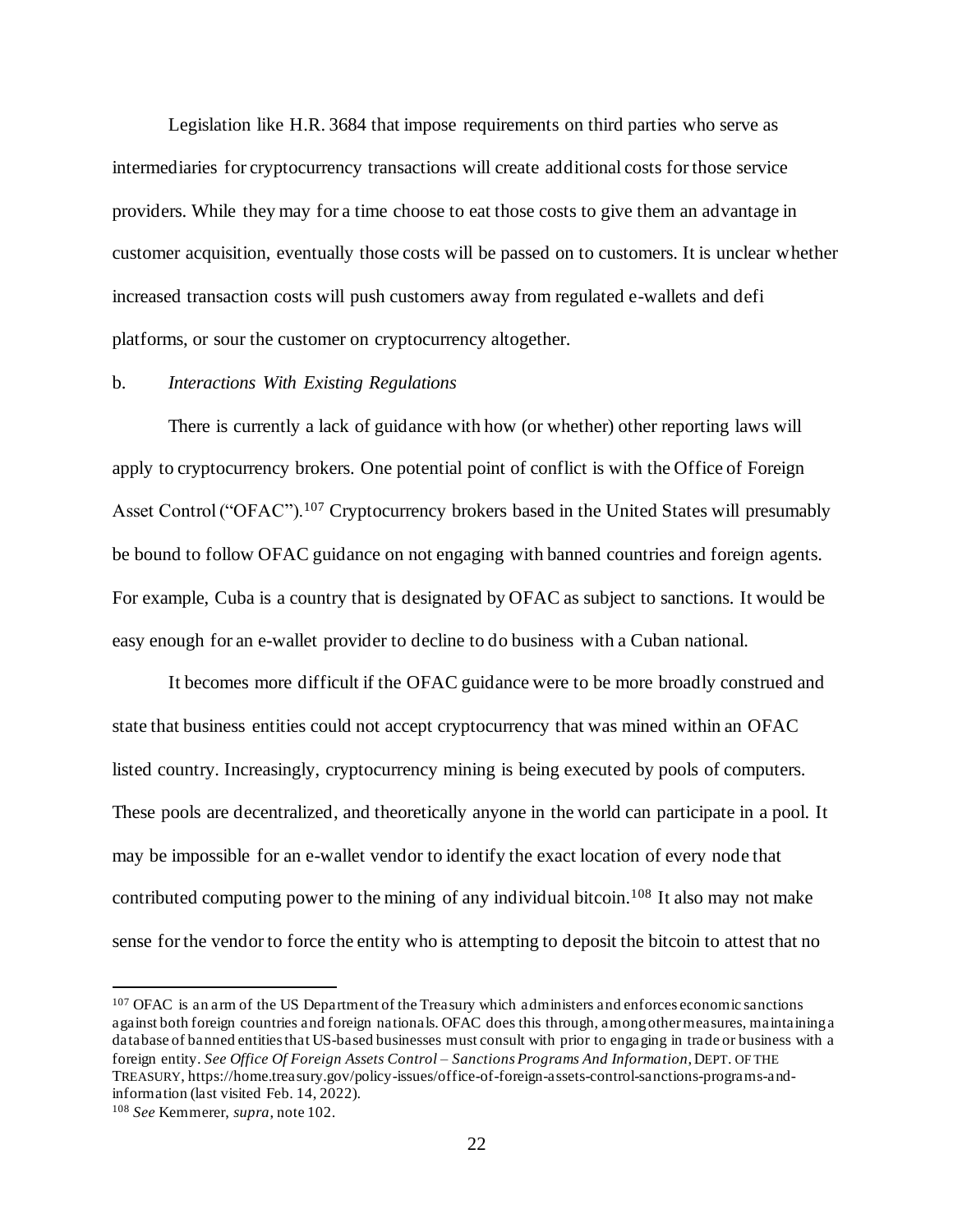OFAC-listed entity helped mine the coin because they may not have access to that information either.

Even if it were possible to track the IP address of every single node that contributed to the mining of a coin, this creates other issues. If the e-wallet vendor declines to accept the cryptocurrency based on contribution from an OFAC-listed entity, it can still be freely exchanged over peer-to-peer networks outside of a licensed cryptocurrency broker. The initially rejected coin may pass through a number of clean hands before a new consumer brings the coin back to the e-wallet provider to attempt to deposit. Now the vendor has a choice to make. This was the same coin that was initially rejected due to compliance issues. Does the vendor reject the coin again or accept it this time? If it becomes generally accepted for cryptocurrency brokers to maintain a list of "banned" coins, every coin on that list becomes unusable for legitimate, tracked transactions. Even worse, consumers have no way of knowing if a coin they received from a colleague can even be deposited in their e-wallet until they attempt to deposit it.

Another issue that will face businesses that choose to accept transactions in cryptocurrency is that emerging tax law and accounting law are not in sync with each other. The Financial Accounting Standards Board has been even more hands-off in its approach to growing cryptocurrency concerns than the IRS has, only agreeing in December 2021 to take initial steps to investigate the issue.<sup>109</sup> Generally accepted accounting principles ("GAAP") do not provide guidance on how to handle transactions involving digital assets.<sup>110</sup> The American Institute of CPAs has issued nonbinding guidance that indicates businesses who are not considered

<sup>109</sup> Nicola White, *Crypto, ESG Issues To Top Accounting Priority Research Agenda*, BLOOMBERG TAX (Dec. 15, 2021, 1:43 PM), https://news.bloombergtax.com/financial-accounting/crypto-esg-issues-to-top-accounting-priorityresearch-agenda.

<sup>110</sup> Nicola White, *MicroStrategy's Accounting Spat Reveals Void In Crypto Rules*, BLOOMBERG TAX (Jan. 31, 2022, 11:17 AM), https://news.bloombergtax.com/financial-accounting/microstrategys-accounting-spat-reveals-void-incrypto-rules.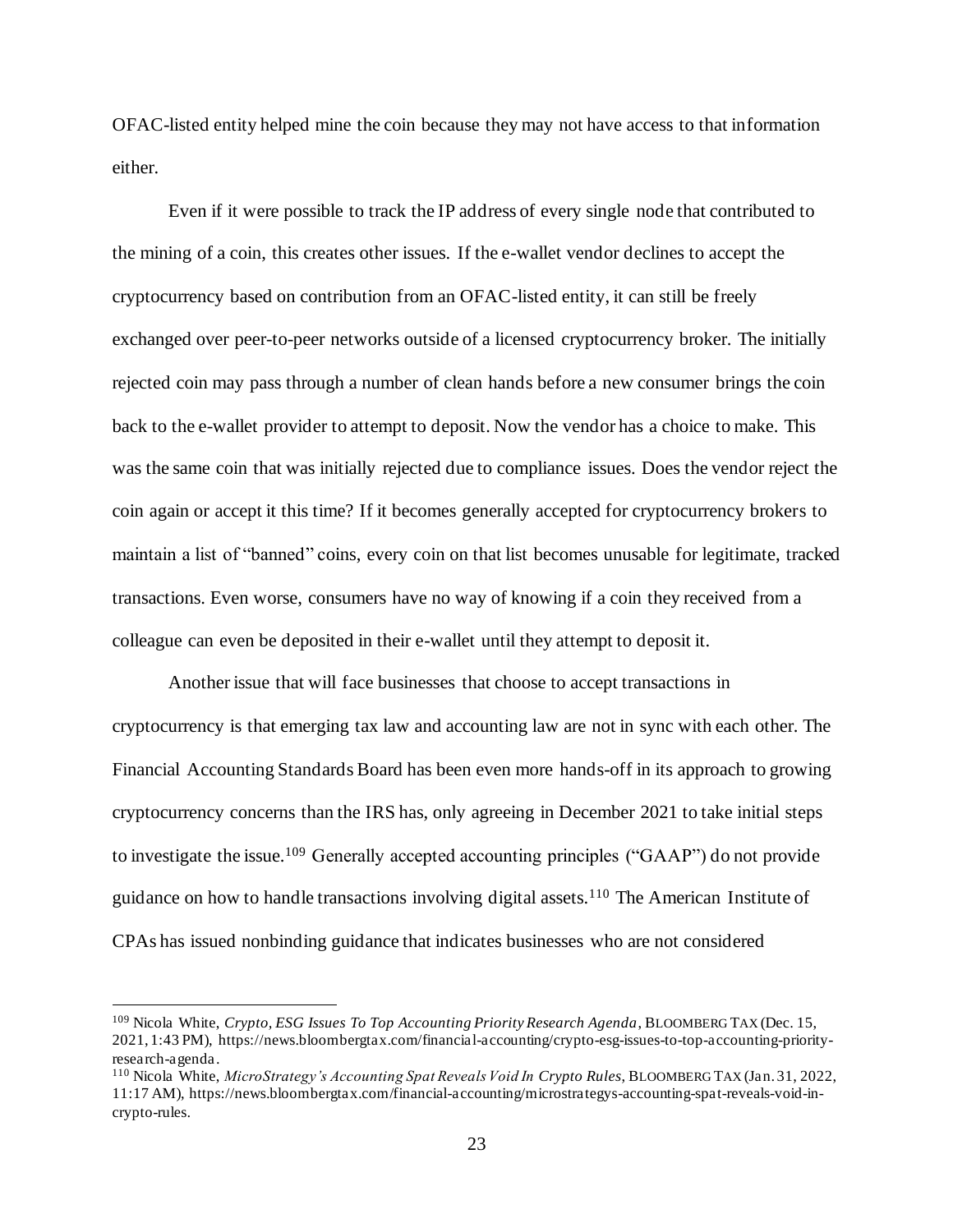investment companies or broker dealers to treat held cryptocurrency as intangible assets.<sup>111</sup> However, this hands off approach has led companies to request guidance for how to account for cryptocurrency transactions, and has even led to regulatory action by the  $SEC.112$ 

Any proposed rules by the FASB could change how businesses approach dealing with cryptocurrency transactions. A decision by the FASB to treat cryptocurrency holdings as an investment instead of an intangible asset or cash equivalent would also diverge with the tax treatment of cryptocurrency. While businesses are fully capable of applying divergent accounting and tax rules to their books, the question becomes whether businesses decide that the lack of conformity makes cryptocurrency not worth the hassle to accept or hold. Given the volatility that is inherent in these digital assets, the GAAP treatment of any digital holdings could have profound impacts on a company's quarterly earning statements, and the SEC has shown that it is not going to allow companies to hand wave away any dramatic losses attributed to cryptocurrency holdings.

Ultimately, the FASB's hesitancy and the evolving laws passed by Congress point to eventual SEC involvement. The question is what shape that takes. The SEC could treat cryptocurrency holdings similar to how they would treat a company's holdings of foreign currency or other assets and leave it at that. The SEC could also take a more involved role in cryptocurrencies themselves, attempting to regulate Bitcoin, Ethereum, and all other virtually traded coins and other digital assets on the market. It is unclear how the SEC would regulate this. The majority of these products are decentralized and have no board of directors or any other identifiable individual that has control of the issuance of these e-coins.

<sup>111</sup> *Id*.

<sup>112</sup> *Id*.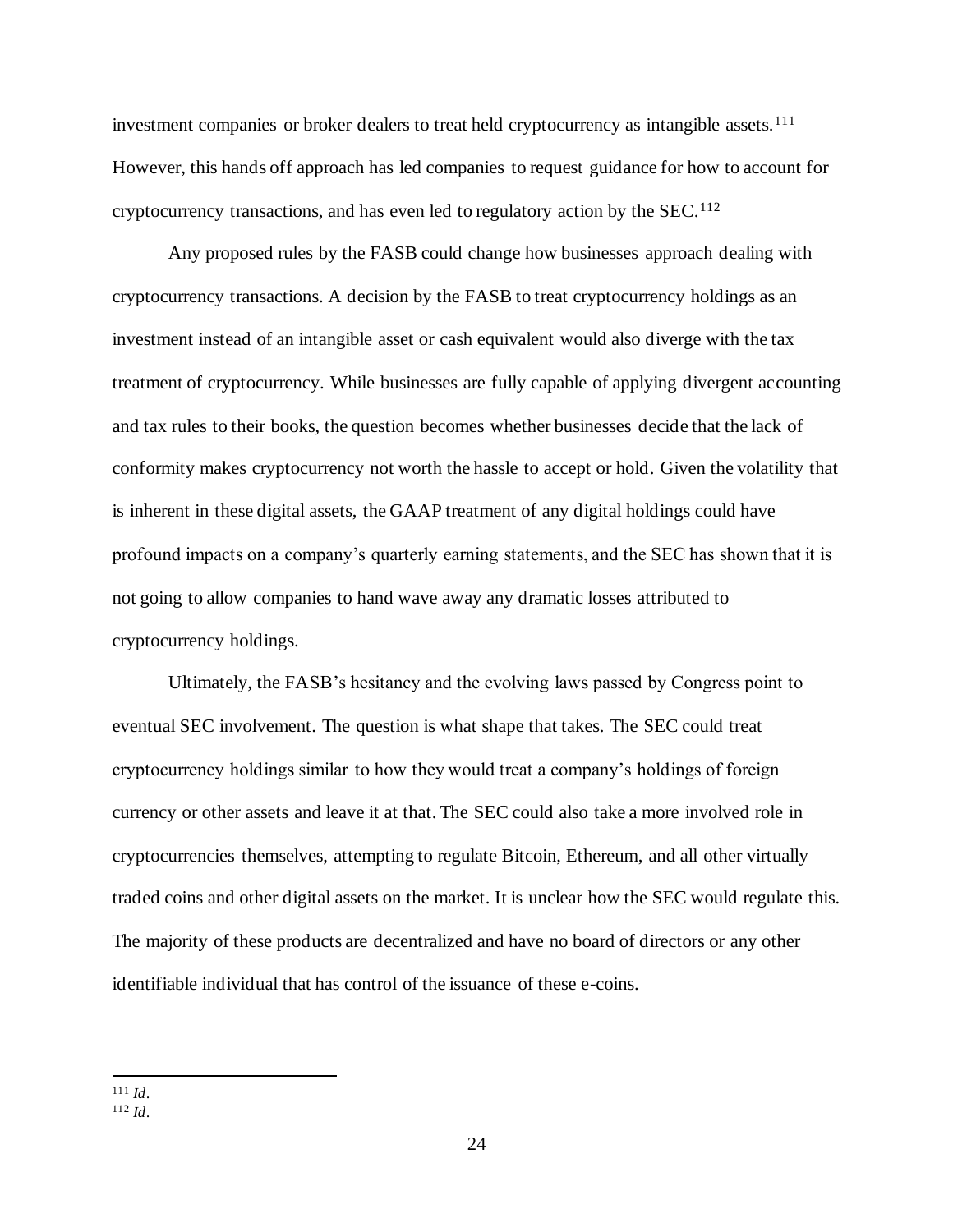#### c. *The Transaction Problem*

Another question is how many transactions will actually fall within the rules of the overhauled digital asset tax regime. The attention given to cryptocurrency and other digital assets on financial news shows and other various media is outsized compared to the number of transactions that are actually made using various cryptocurrencies. Use of Bitcoin has averaged 250,000 confirmed transactions per day in 2021.<sup>113</sup> For comparison, it is estimated that there are approximately 1 billion global daily credit card transactions.<sup>114</sup> Cryptocurrencies have a long way to go to reach the level of market penetration of card-based transactions.

The number of transactions needs to be broken down further in order to capture what Bitcoin is being used for. It is estimated that ninety percent of the daily Bitcoin transactions is "not tied to economically meaningful activity."<sup>115</sup> These transactions consist of cryptocurrency movements between mining pools and miners, as well as Bitcoin holders who are transferring holdings between multiple wallets. $116$  Of the remaining ten percent, three-quarters of these transactions are linked to exchanges and "on-line wallets, OTC desks, and large institutional traders."<sup>117</sup> This leaves 2.5 percent of total volume devoted to transactions for goods and services.<sup>118</sup> Taking the average daily transaction volume, it can be estimated that approximately 6,250 global daily Bitcoin transactions are for goods and services.

Based on the above analysis, the current rules to enforce cryptocurrency tax compliance only target a tenth of all cryptocurrency transactions. While these targeted transactions

<sup>113</sup> *Confirmed Transactions Per Day*, BLOCKCHAIN.COM, https://www.blockchain.com/charts/n-transactions (last visited Feb. 14, 2022).

<sup>114</sup> Erica Sandberg, *The Average Number Of Credit Card Transactions Per Day*, CARDRATES.COM (Nov. 9, 2020), https://www.cardrates.com/advice/number-of-credit-card-transactions-per-day-year/

<sup>115</sup> Igor Makarov and Antoinette Schoar, *Blockchain Analysis Of The Bitcoin Market*,

https://mitsloan.mit.edu/shared/ods/documents?PublicationDocumentID=7981 (la st visited Feb. 14, 2022). <sup>116</sup> *Id*.

<sup>&</sup>lt;sup>117</sup> *Id*. Most of this activity is likely cryptocurrency speculation.

<sup>118</sup> *Id*.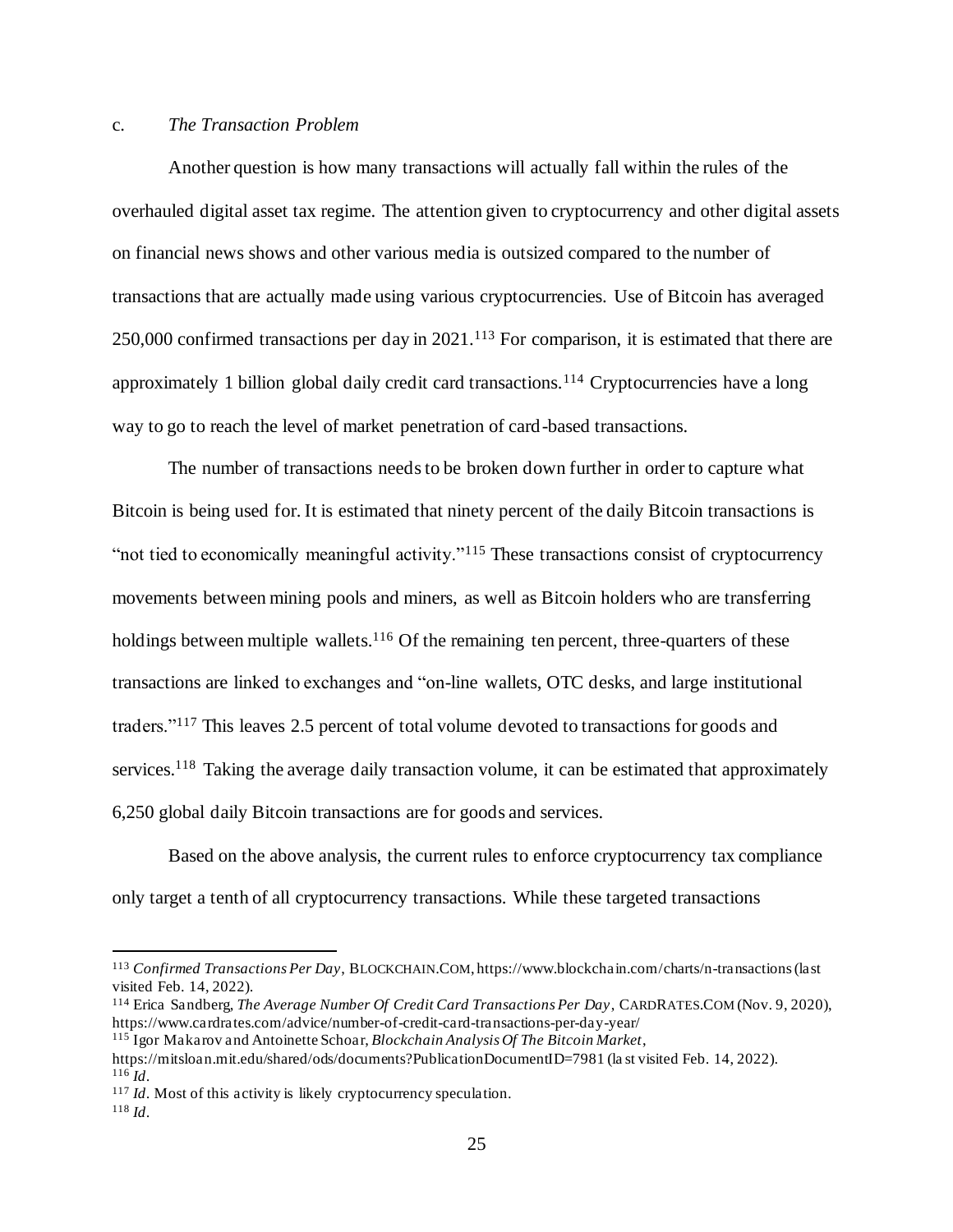encompass the majority of economically meaningful activity, there are still huge pools of transactions which are not captured by the regulations. This is problematic because speculators can move their cryptocurrency holdings into the unmonitored gray markets to mask transactions and obfuscate the basis of their cryptocurrency holdings. Without better tracking procedures in place, any attempts at enforcing reporting requirements could turn out to be toothless.

## VI. Conclusion

Cryptocurrency's regulatory road has been rocky to date, and that road does not appear to be getting any smoother. Governments and regulatory bodies have slowly been starting to address issues inherent with a decentralized, intangible currency. These rules vary widely across nations and regulatory agencies. Some countries are choosing to ban cryptocurrency transactions altogether. Others are attempting to regulate transactions that occur through exchanges or ewallets, treating cryptocurrency as a security.

It is not clear that any of these methods will be successful. The decentralized nature of cryptocurrency means that transactions can occur via peer-to-peer networks that do not require a third party to facilitate. Banning cryptocurrency transactions just removes these transactions off the regulated market. Attempting to regulate transactions also needs to consider the risk that overregulation will just push most transactions off exchanges and into peer-to-peer transactions that are more difficult to track.

The current regulations implemented by the IRS probably do not go far enough to capture cryptocurrency activity. The rules only target approximately ten percent of cryptocurrency transactions and turns a blind eye to most daily cryptocurrency transactions that take place. While most of these transactions likely do not have economic value and are akin to transferring

26